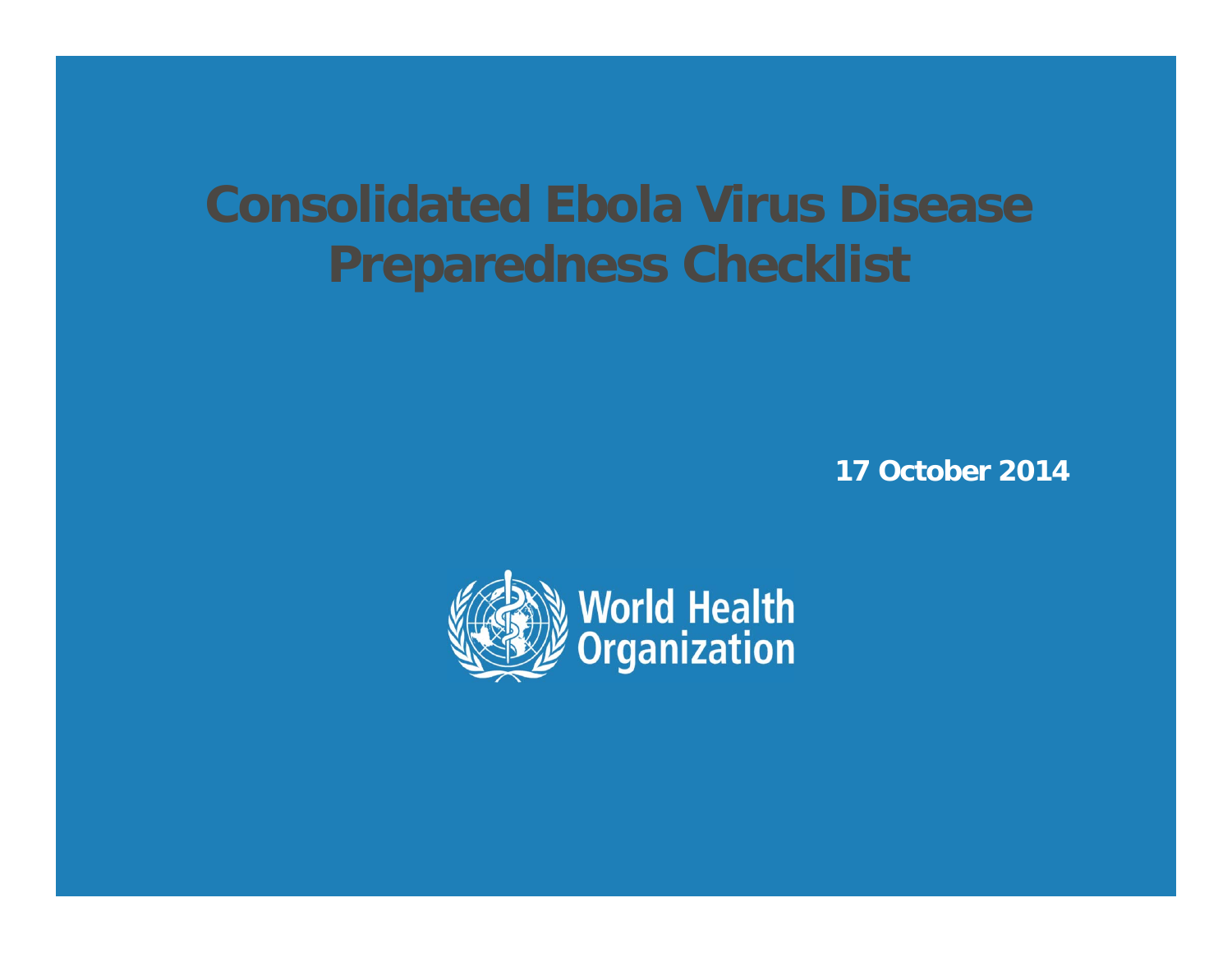## The Consolidated Checklist for Ebola Virus Disease Preparedness 1/2

The Ebola outbreak in three affected countries in West Africa is unprecedented in scale and geographical reach. It has the potential to spread to other countries in Africa and beyond. WHO has identified four groups of countries to facilitate more effective implementation of actions.

It is, therefore, highly recommended that all, but especially countries in group 1&2 ensure that they are ready to cope, should EVD emerge in their country. This checklist should help countries to assess and test their level of readiness, and be used as a tool for identifying concrete action to be taken by countries and how they will be supported by the international community to close potentially existing gaps.

The Consolidated Checklist for Ebola Virus Disease Preparedness is based on efforts by various national and international institutions, including WHO, CDC and UN OCHA.

It identifies 10 key components and tasks for both countries and the international community that should be completed within 30, 60 and 90 days respectively from the date of issuing this list. Minimal required resources in terms of equipment and material as well as human resources are defined. Key reference documents such as guidelines, training manuals and guidance notes will help the technical experts to implement required action in the key components. The key components are (*see next page*):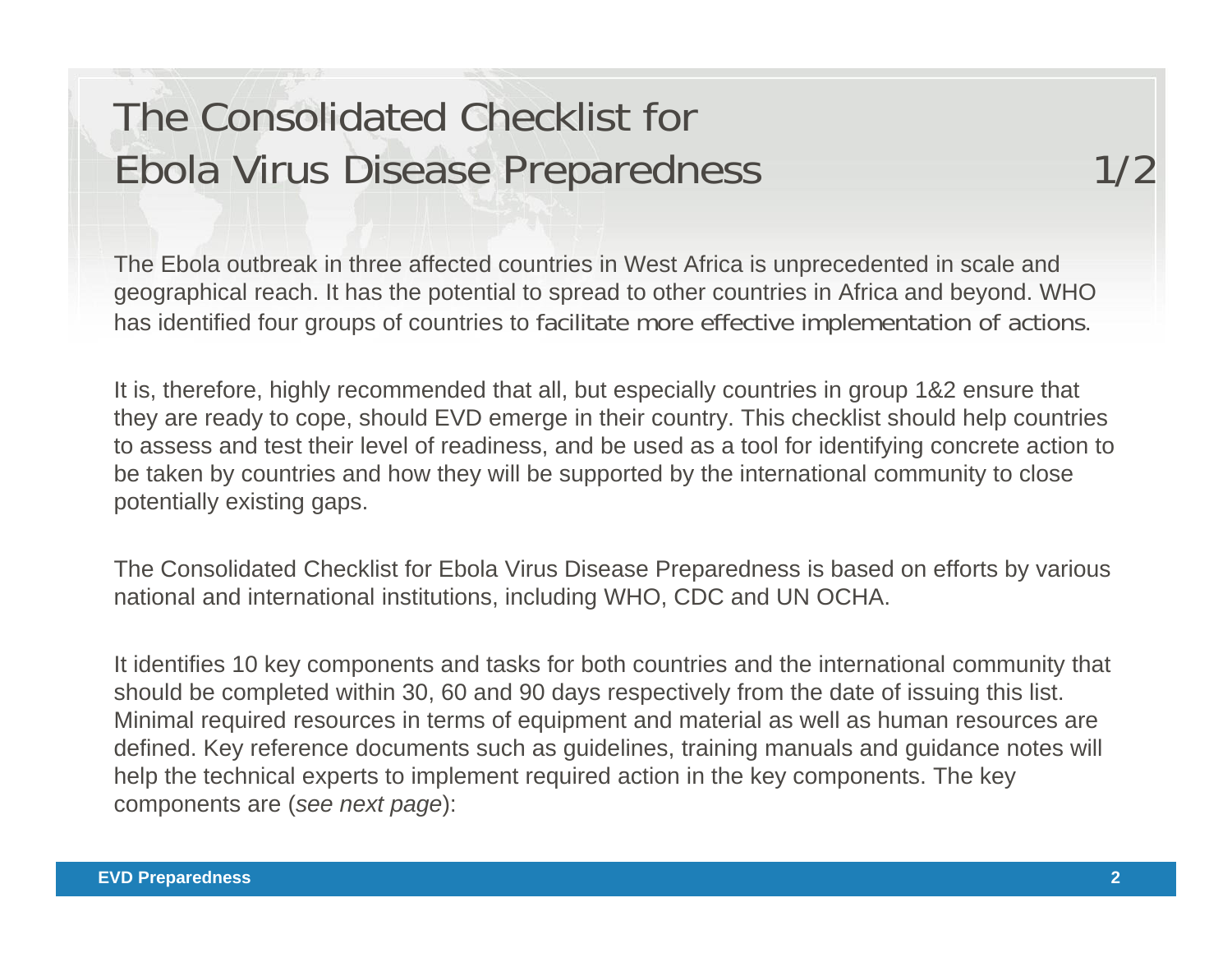# The Consolidated Checklist for Ebola Virus Disease Preparedness 2/2

| <b>Component</b>                                                    | What this component is about                                                                                                                                                                                                                                                                                                                                   | Why this needs to be in place and ready                                                                                                                                                                                                                                                        |
|---------------------------------------------------------------------|----------------------------------------------------------------------------------------------------------------------------------------------------------------------------------------------------------------------------------------------------------------------------------------------------------------------------------------------------------------|------------------------------------------------------------------------------------------------------------------------------------------------------------------------------------------------------------------------------------------------------------------------------------------------|
| <b>Overall coordination</b>                                         | These are all efforts to clarify roles and responsibilities of national<br>authorities and international partners in preparedness activities under a<br>shared set of objectives.                                                                                                                                                                              | This will allow to minimise duplication of efforts and ensure maximum<br>impact from limited resources that are currently available.                                                                                                                                                           |
| <b>Rapid Response</b><br>Team (RRT)                                 | RRT is a group of experienced experts that are on stand-by and can<br>reach any part of the country within 24 hours. Their actions will help to<br>contain/stop an outbreak early on. They will survey the first case(s).<br>provide health care in a central facility, engage with the community and<br>carry out infection, prevention and control measures. | As countries will not know exactly in which geographical area a first<br>case will emerge, a fully operational RRT is critical to be able to act<br>immediately once a suspicious case is reported. They will act as an<br>initial stabilising resource in the earliest phase of the outbreak. |
| <b>Public awareness</b><br>and community<br>engagement              | These are efforts to promote the understanding of at risk communities on<br>Ebola and address any stigma hampering EVD emergency healthcare<br>and effective surveillance. Instead, the community has a crucial role in<br>the alert.                                                                                                                          | In currently affected countries, health centres have been attacked as<br>people were highly afraid and false rumours about the disease<br>spread.                                                                                                                                              |
| <b>Infection Prevention</b><br>and Control                          | This is to develop optimum IPC capacity and support facilities to ensure<br>safe working conditions within healthcare facilities and social mobilization.                                                                                                                                                                                                      | The ongoing epidemic in West Africa have caused considerable<br>fatality of healthcare workers (average rate of infections 5-6%). IPC<br>and safe working conditions are critical components to deliver<br>emergency healthcare.                                                               |
| <b>Case management</b><br>a) Ebola Treatment<br><b>Centre (ETC)</b> | These are all efforts to develop or repurpose an existing facility as EVD<br>ETC to treat 15 patients and have them fully operational. It includes the<br>physical infrastructure as well as the capacities of staff to manage EVD<br>cases.                                                                                                                   | The lack of functional ETCs in the beginning of an outbreak can lead<br>to a small outbreak getting out of control. Therefore, having at least<br>one fully operational ETC facility before a first case occurs is<br>important to contain an outbreak early on.                               |
| <b>Case management</b><br>b) Safe burials                           | These are efforts to ensure safe burial with due regard to local custom<br>and religion while safe handling of deceased is necessary to prevent<br>wider transmission to communities.                                                                                                                                                                          | Unsafe burial of Ebola victims has caused considerable community<br>infection during burial ceremonies and is one of the main risk factors.                                                                                                                                                    |
| Epidemiological<br><b>Surveillance</b>                              | This is a cross-country effective alerting/notification system to immediately<br>investigate a person for potential EVD.                                                                                                                                                                                                                                       | The key to success in controlling EVD is largely dependent on timely<br>and accurate community based surveillance.                                                                                                                                                                             |
| <b>Contact Tracing</b>                                              | These are all efforts that need to be in place to identify and track the chain<br>of transmission within the first 72 of reporting a confirmed/suspected<br>case.                                                                                                                                                                                              | Rapid contact tracing and immediate monitoring is essential to<br>stop/limit the transmission to other people                                                                                                                                                                                  |
| Laboratory                                                          | These are all efforts to ensure that samples are safely taken and<br>transported to laboratories which are ready to swiftly analyse them.                                                                                                                                                                                                                      | Rapid confirmation of cases is crucial to contain an outbreak, trace<br>contacts and provide emergency healthcare.                                                                                                                                                                             |
| <b>Capacities at Points</b><br>of Entry                             | Efforts to get Points of Entry ready to deal with an Ebola case once it<br>occurs. This includes the preparation of facilities as well as increasing<br>staff capacity.                                                                                                                                                                                        | An effective targeted screening at Point of Entries will help to prevent<br>cross border transportation of infections.                                                                                                                                                                         |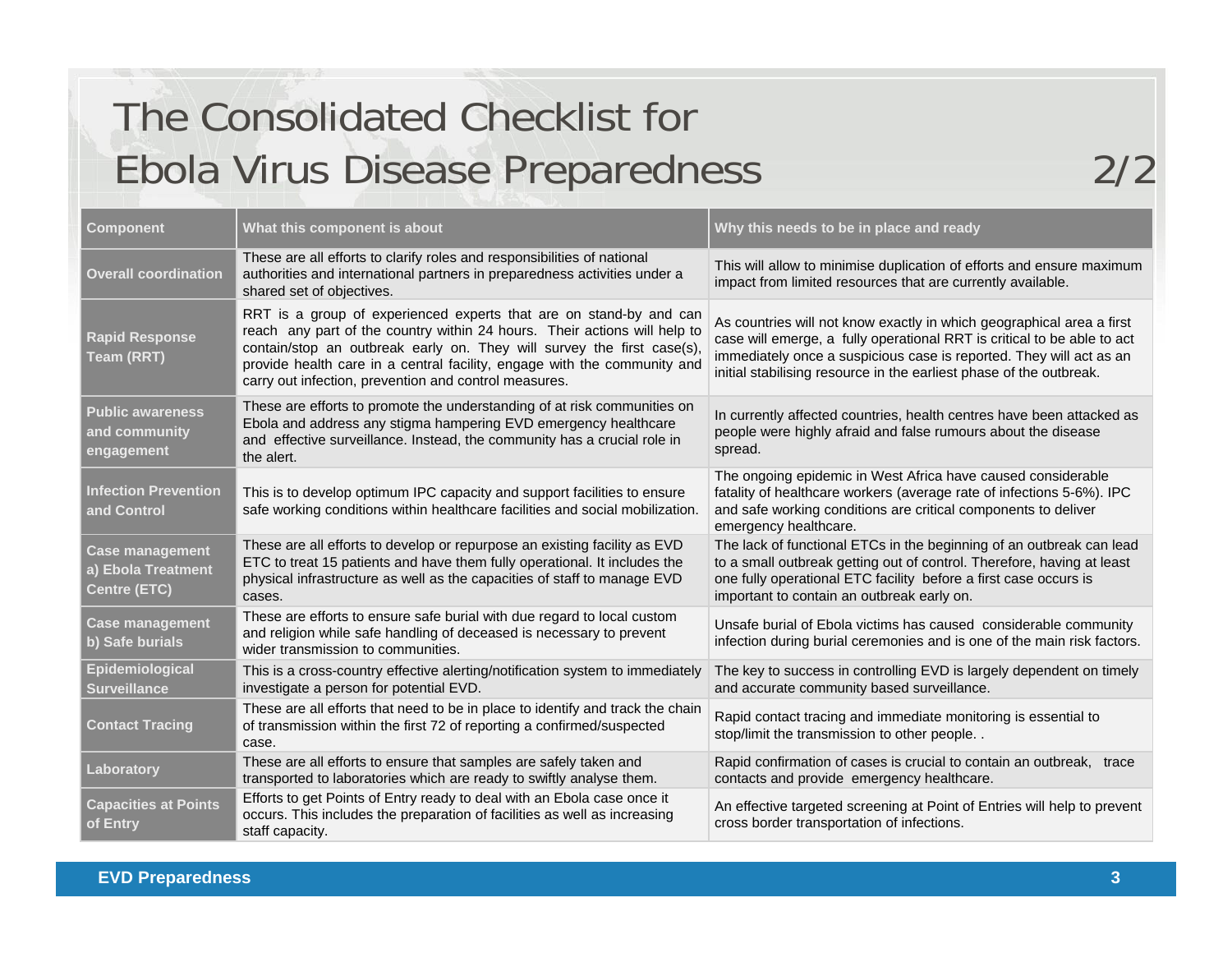| Component 1 - Overall coordination                                                                                                                                                                                                                                                                                                                                                                                                                                                                                                                                                                                                                                                                                                                                                                                                                                                                                                                                                                                                                                                                                                                                                                                                                                                                                                                                                                                                                                                                                                                                                                                                                                                                             |                                                                                                                                                                                                                                                                                                                                             |                                         | documents; url at the end                                                                                                                                                               |
|----------------------------------------------------------------------------------------------------------------------------------------------------------------------------------------------------------------------------------------------------------------------------------------------------------------------------------------------------------------------------------------------------------------------------------------------------------------------------------------------------------------------------------------------------------------------------------------------------------------------------------------------------------------------------------------------------------------------------------------------------------------------------------------------------------------------------------------------------------------------------------------------------------------------------------------------------------------------------------------------------------------------------------------------------------------------------------------------------------------------------------------------------------------------------------------------------------------------------------------------------------------------------------------------------------------------------------------------------------------------------------------------------------------------------------------------------------------------------------------------------------------------------------------------------------------------------------------------------------------------------------------------------------------------------------------------------------------|---------------------------------------------------------------------------------------------------------------------------------------------------------------------------------------------------------------------------------------------------------------------------------------------------------------------------------------------|-----------------------------------------|-----------------------------------------------------------------------------------------------------------------------------------------------------------------------------------------|
| <b>Description and tasks</b>                                                                                                                                                                                                                                                                                                                                                                                                                                                                                                                                                                                                                                                                                                                                                                                                                                                                                                                                                                                                                                                                                                                                                                                                                                                                                                                                                                                                                                                                                                                                                                                                                                                                                   |                                                                                                                                                                                                                                                                                                                                             |                                         | Key reference<br>documents                                                                                                                                                              |
| <b>Description:</b> Ensure the coordination of components 2to 10 at national level and align the level of preparedness with the evolvement<br>of risks.<br>Tasks<br>Emergency & epidemic committees / Ebola Task Force (ETF)<br>Existence of multisectoral, functional, Ebola Task Force (ETF) / Committee and technical subcommittees at national and district levels;<br>Pre-existing emergency / epidemic committee transitioned into an ETF<br>Membership to the ETF at national and sub-national level in "at risk" districts reviewed and updated, and every one informed<br>of the roles and responsibility<br>Technical sub-committees of the ETF with focal points and clear mandate constituted<br>Existence of clear TOR of ETF and technical sub-committees<br>Established procedures for command & control, coordination mechanisms, clearance of key technical and information products<br>Country UN office is coordinating donor support at the country level<br>Review of current policy and legislative frameworks to ensure that they will provide the authorization for the preparedness measures<br>(including financing) that are proposed<br>Emergency Operations Centre (EOC)/ Incident Management Structure (IMS):<br>Establish nationally to cover areas of low and high population density<br>Identify, train and designate Incident Manager and Operations Manager<br>Demonstrate success during drills<br>Establish personnel at the subnational level for localized EOC/IMS coordination and management<br>Develop plans for communication channels within EOC/IMS and between EOC/IMS and the public<br>Clearly assign communication responsibilities to specific EOC/IMS roles |                                                                                                                                                                                                                                                                                                                                             | Within Y/N.<br>30<br>days<br>30<br>days | • Ebola and Marburg<br>virus disease<br>epidemics:<br>preparedness, alert,<br>control, and<br>evaluation, WHO<br>2014                                                                   |
| <b>Resources</b>                                                                                                                                                                                                                                                                                                                                                                                                                                                                                                                                                                                                                                                                                                                                                                                                                                                                                                                                                                                                                                                                                                                                                                                                                                                                                                                                                                                                                                                                                                                                                                                                                                                                                               |                                                                                                                                                                                                                                                                                                                                             |                                         | <b>Linkages</b>                                                                                                                                                                         |
| <b>Human Resources</b><br>High-risk area/district, 2 teams each comprising:<br>$\Box$ National coordinator<br>$\Box$ The Minister of Health<br>$\Box$ Dedicated representation from Ministries of information, education,<br>interior/local government, health, defense, agriculture, rural development,<br>Community - religious/ opinion/ youth/ women/ leaders -<br>$\Box$ Partners<br>Subnational/district and operational level in high-risk areas:<br>$\Box$ The local political leader with decision making power and budget authority<br>$\Box$ 1 Subnational coordinator<br>$\Box$ 1 local focal person from ministries of information, education, interior/local<br>government, health, defense, agriculture, rural development<br>□ 1 representative of community/ religious/opinion/ youth/women/leaders<br>$\Box$ Partners                                                                                                                                                                                                                                                                                                                                                                                                                                                                                                                                                                                                                                                                                                                                                                                                                                                                        | <b>Equipment Materials</b><br>$\Box$ National emergency preparedness plan<br>□ Operational plan<br>$\Box$ Logistics (office, vehicles, supplies,<br>communication equipment, computers, etc.)<br>□ Strategic stock (mattresses, blankets and others;<br>general fuel, food, drugs)<br>$\Box$ Materials for the operational emergency centre |                                         | <b>With other</b><br>components :<br>$\bullet$ All<br><b>Support provided by:</b><br>$\bullet$ MoH<br>$\bullet$ WHO<br>$\cdot$ CDC<br>$\cdot$ IANPHI<br>$\bullet$ WCC<br>$\bullet$ Etc. |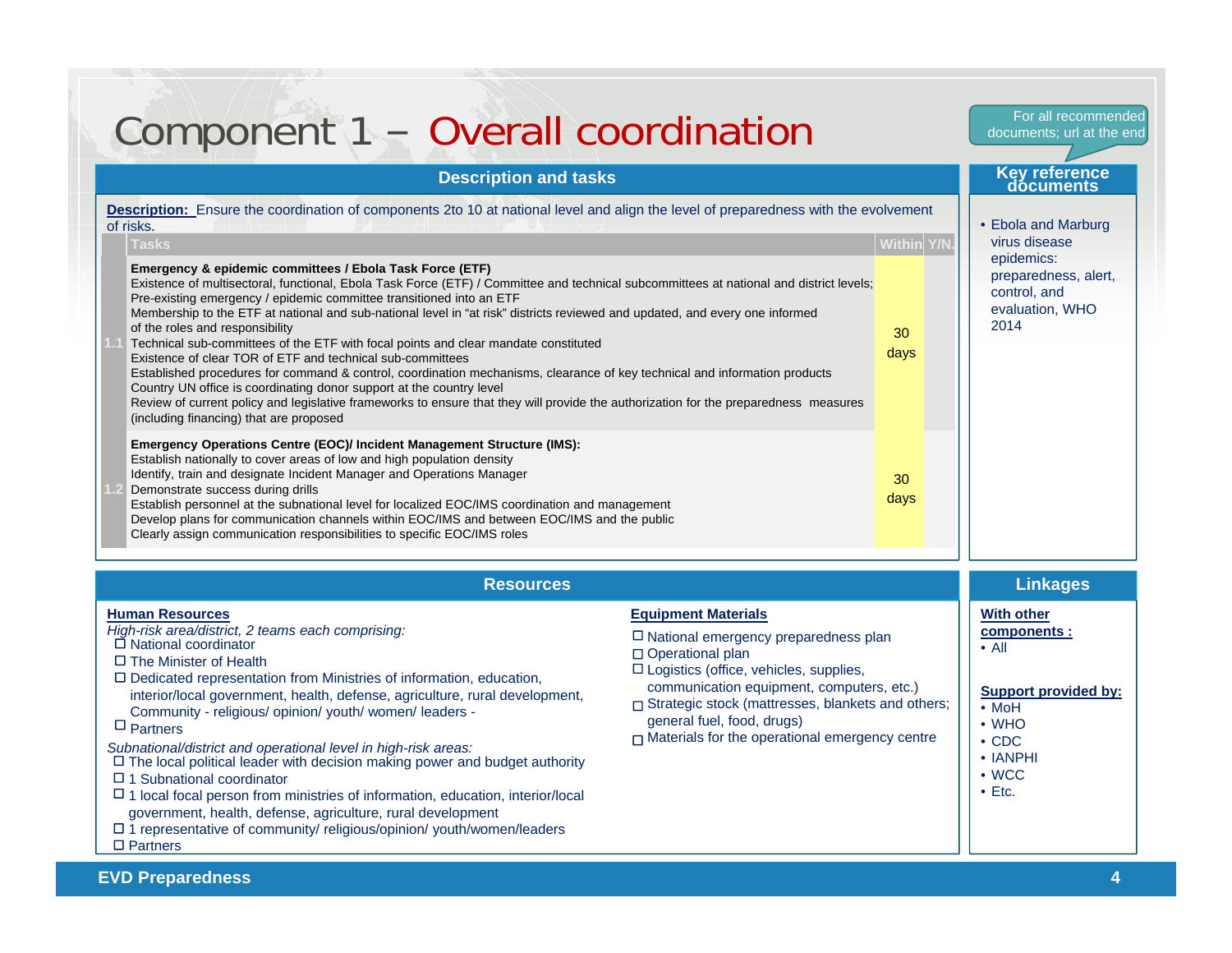## Component 2 – Rapid Response Teams

**Description:** Set up at least 2 trained RRTs (1 at national and 1 at subnational levels) responsible for early detection and surveillance as well as contact tracing

|     | <b>Tasks</b>                                                                                                                 | Within<br>(days) | Yes/No |
|-----|------------------------------------------------------------------------------------------------------------------------------|------------------|--------|
| 2.1 | Identify and assign members of the teams                                                                                     | 30               |        |
| 2.2 | Train medical staff on EVD RRT                                                                                               | 30               |        |
| 2.3 | Train medical staff using WHO-AFRO modules applied in Liberia, including mock ETC                                            | 30               |        |
| 2.4 | Identify a space in an existing health facility and turn it into a fully functioning ETC                                     | 30               |        |
| 2.5 | Map potential health facilities at the district level that can be turned into ETCs at short notice                           | 30               |        |
| 2.6 | Identify and train community volunteers in the community                                                                     | 60               |        |
| 2.7 | Train the epidemiologists in subnational RRT as part of the second level 24h/7 hotline service                               | 60               |        |
| 2.8 | Ensure that there is no cash-flow problem and a contract-facilitation mechanism                                              | 60               |        |
| 2.9 | In the absence of an EVD case in the country after 60 days, conduct at least one simulation<br>exercise to maintain capacity | 90               |        |

### **Description and tasks Key reference documents**

#### • IHR and IDSR

- Use of following guidelines:
	- $\checkmark$  WHO contact tracing guide
	- $\checkmark$  SOPs case investigation manual;
	- $\checkmark$  CDC and WHO guidelines on specimen collection and shipment;
	- $\checkmark$  AFRO/CDC training modules material to be finalized within next two weeks
	- $\checkmark$  Guideline on ETC

### **Resources**

#### **Human Resources Equipment Materials**

- *At least 1 RRT at national level comprising: Each team should be equipped with:*
- $\square$  2 clinicians
- $\square$  2 epidemiologists
- $\Box$  1 laboratory expert
- $\Box$  1 social mob/anthropologist
- $\square$  1 logistician

 $\Box$  1 media expert □ 1 admin. Officer for contracting

 $\Box$  1 data clerk

 $\Box$  1 data manager

and execution of finances

 $\Box$  1 social worker, psychiatric nurse

 $\Box$  7 burial staff (1 burial team)

 $\Box$  1 psychosocial support expert

 $\Box$  7 burial staff (1 burial team)

#### *At least 1 RRT at subnational level comprising: The facility at central level should have 15 beds*

- $\Box$  2 clinicians
- $\square$  2 epidemiologists
- $\Box$  1 laboratory technician
- $\Box$  1 social mob/anthropologist  $\Box$  1 logistician
- $\Box$  1 local media person

#### *The number of subnational teams depends on the level of risk, human resource availability and geographic location.*

 $\Box$  forms in contact tracing guides  $\Box$  Lab materials (special blood sample  $\Box$  triple packaging sample collection kits  $\Box$  for EVD) □ IEC materials  $\square$  5 vehicles and 2 ambulances

*equipped with standard medical equipment and supplies to operate for at least 10 days, and be fully operational.*

- *Each facility should comprise:*
- □ 3 separate areas: for suspect, probable and confirmed cases, as per WHO/MSF guidelines
- $\Box$  1 toilet for each bed
- $\Box$  1 PPE changing area  $\square$  1 waste collection area

## **With other components:**

**Linkages**

• Component 4; 5; 6; 7; 8; 9

- •MoH
- **WHO**
- •CDC
- •UNICEF
- IANPHI
- •UNMEER
- Etc.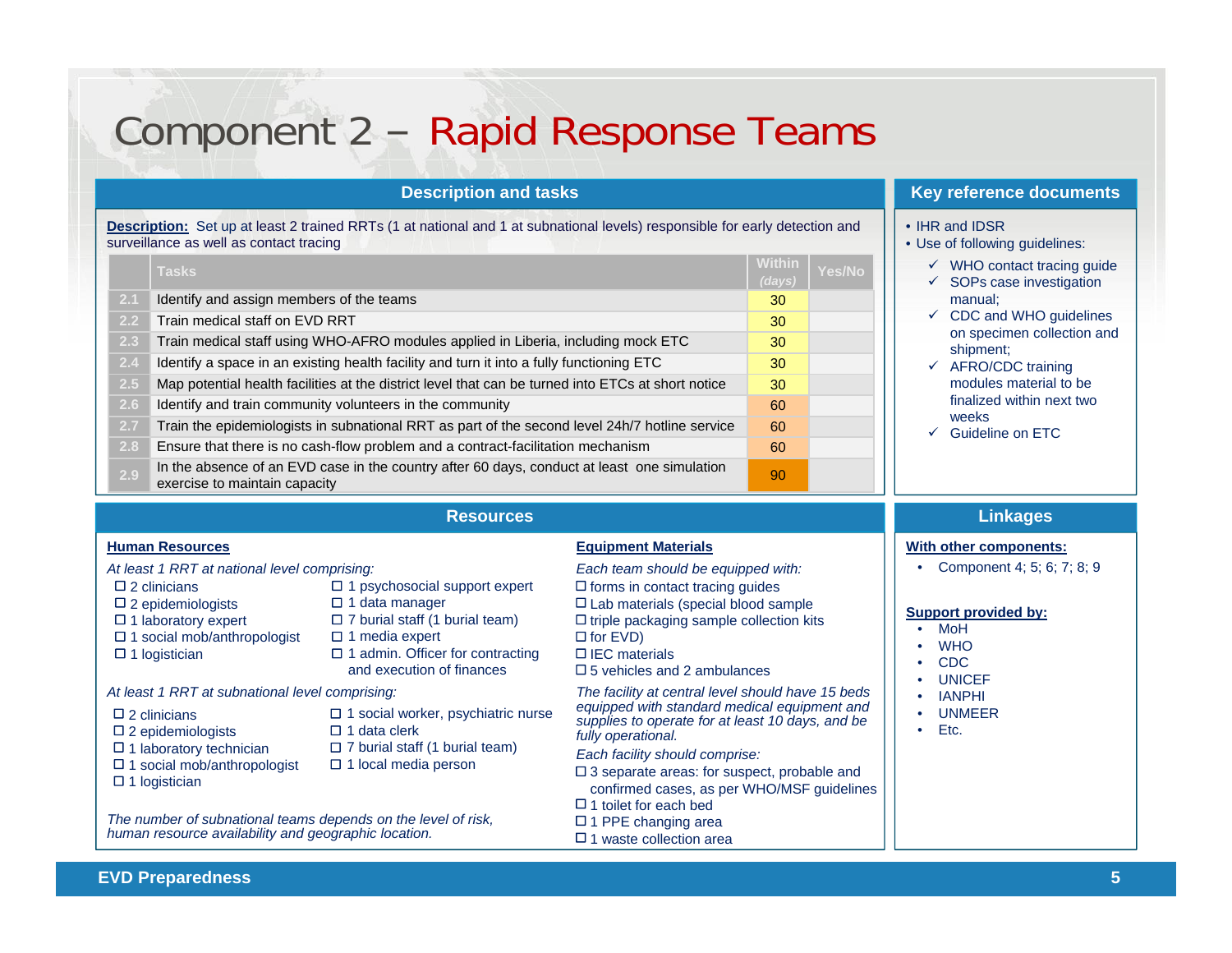## Component 3 – Public awareness and community engagement and community engagement

**Description:** Reduce anxiety by communicating technically-correct messages to targeted population areas and mobilize communities to identify cases by communicating the importance to report suspicious cases rapidly

|     | <b>Tasks</b>                                                                                                                                                                                                                            | <b>Within</b><br>(days) | <b>Yes/No</b> |
|-----|-----------------------------------------------------------------------------------------------------------------------------------------------------------------------------------------------------------------------------------------|-------------------------|---------------|
| 3.1 | Develop or adapt, review, translate into local languages and disseminate targeted messages<br>for media, health care workers, local and traditional leaders, churches, schools, traditional<br>healers and other community stakeholders | 30                      |               |
| 3.2 | Identify and engage influential/key actors/mobilisers, such as religious leaders, politicians,<br>traditional healers, and media in urban and rural areas                                                                               | 30                      |               |
| 3.3 | Map out public communication capacities and & expertise within health and other sectors                                                                                                                                                 | 30                      |               |
| 3.4 | Identify and establish mechanisms for engagement with national networks for social<br>mobilization                                                                                                                                      | 30                      |               |
|     |                                                                                                                                                                                                                                         | [] see next page        |               |

#### **Resources**

#### *At national level:*

- $\Box$  1 social mob/anthropologist
- $\Box$  1 media expert
- $\Box$  1 community health expert
- $\Box$  1 public relation expert
- $\square$  4 representatives of journalists association (1 health blogger, 1 from radio, 1 from TV, 1 from print)
- *At subnational and operational level*
- $\Box$  1 social mob/anthropologist
- $\square$  2 local media person
- $\Box$  1 community health workers
- $\Box$  1 focal person from ministries of information, education, interior/local government, health, defense, agriculture, rural development
- $\Box$  1 representative of community/ religious/ opinion /youth/ women/ leaders
- $\Box$  1 local focal person from ministries of information, education, interior/local government, health, defence, agriculture, rural development
- $\Box$  1 representative of community/ religious/ opinion/ youth/ women/l eaders

#### **Human Resources Equipment Materials**

- $\Box$  IEC materials (posters, megaphones, cars stickers, brochures, leaflets, t-shirts)
- $\square$  The mobile phone APP/ solar operated mobile phones □ 2 Moving Cinema Vans/Incentives
- Local radios
- □ Local communication network (messages from churches, mosque, traditional leaders, schools, farms association)

### **Description and tasks Key reference documents**

- A WHO field guide on Effective Media Communication during Public Health Emergencies
- A WHO handbook on Effective Media Communication during Public Health Emergencies
- Communication for BehaviouralImpact COMBI Toolkit – Field workbook for COMBI planning steps in outbreak response – UNICEF, FAO, WHO (2012)
- Communication for BehaviouralImpact COMBI Toolkit – A toolkit for behavioural and social communication in outbreak response – UNICEF, FAO, WHO (2012)

### **Linkages**

#### **With other components :**

• Component 5; 7; 9

- •MoH
- **WHO**
- CDC
- UNICEF
- IANPHI
- UNMEER
- Etc.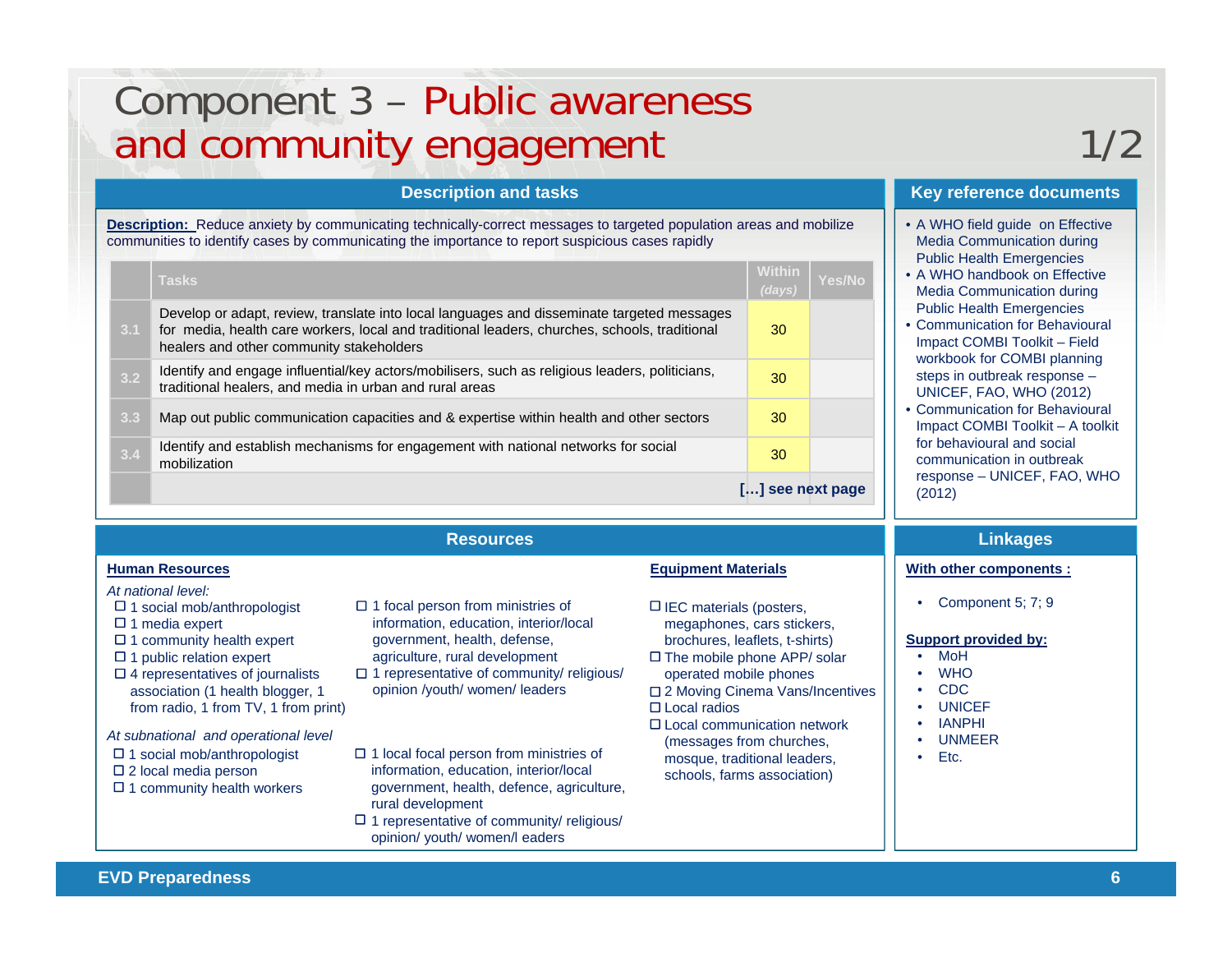## Component 3 – Public awareness and community engagement and community engagement

|      | <b>Description and tasks</b>                                                                                                                                                            |                         |               |  |  |
|------|-----------------------------------------------------------------------------------------------------------------------------------------------------------------------------------------|-------------------------|---------------|--|--|
|      | Tasks                                                                                                                                                                                   | <b>Within</b><br>(days) | <b>Yes/No</b> |  |  |
| 3.5  | Identify established functional communication coordination mechanism involving all government<br>sectors and other stakeholders (including civil society organisations and communities) | 30                      |               |  |  |
| 3.6  | Establish coordination mechanism for engaging with the community (involving the traditional<br>leaders, relevant sectors in a bottom-up approach)                                       | 30                      |               |  |  |
| 3.7  | Establish coordination mechanism for engaging with partners (e.g. NGOs)                                                                                                                 | 30                      |               |  |  |
| 3.8  | Draw up a roster with clear roles and responsibilities for internal and external communications<br>and spokespersons                                                                    | 30                      |               |  |  |
| 3.9  | Establish functional and timely procedures for review, validation and clearance of information<br>products                                                                              | 30                      |               |  |  |
| 3.10 | Identify and train spokespersons and communication team                                                                                                                                 | 30                      |               |  |  |
| 3.11 | Develop a comprehensive strategy, plan and budget for engaging with the media and public<br>(including a scaled-up approach)                                                            | 30                      |               |  |  |
| 3.12 | Establish a system for rumour monitoring, investigation and response                                                                                                                    | 30                      |               |  |  |
| 3.13 | Establish a plan for reviewing, revising and monitoring impact of communication strategy                                                                                                | 30                      |               |  |  |
| 3.14 | Identify critical communication networks (TV, radio, social media, SMS, story tellers, theatre)<br>and plan for use in appropriate languages                                            | 30                      |               |  |  |
|      | 3.15 Establish media monitoring mechanisms with appropriate tools                                                                                                                       | 30                      |               |  |  |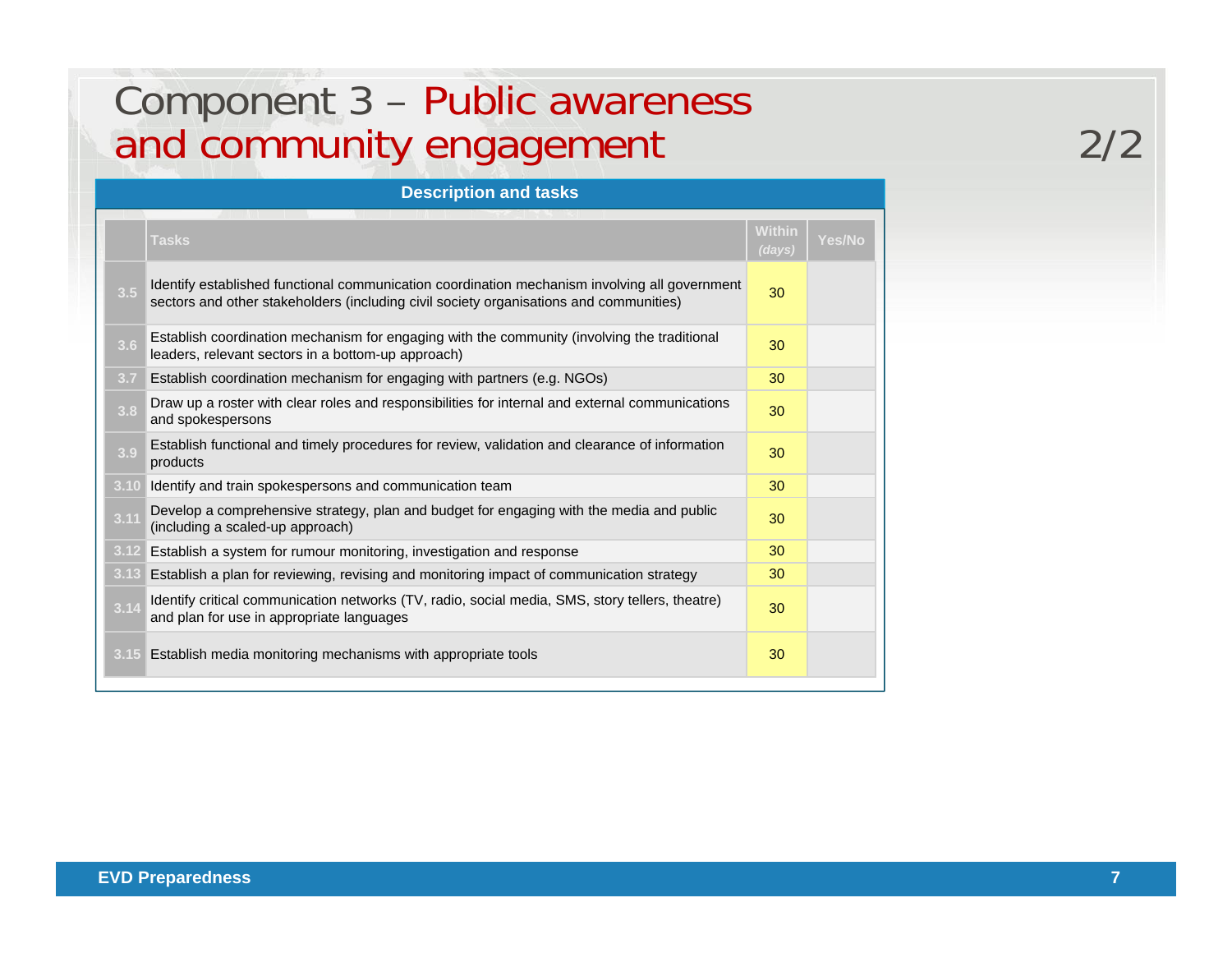# Component 4 – Infection Prevention and Control

|     | <b>Description and tasks</b>                                                                                                                                                                                                                                 |                       |               | Key reference documents                                                                          |
|-----|--------------------------------------------------------------------------------------------------------------------------------------------------------------------------------------------------------------------------------------------------------------|-----------------------|---------------|--------------------------------------------------------------------------------------------------|
|     | <b>Description:</b> Raise the awareness and capacity of everybody involved in preparedness that there are important measures<br>to prevent infections and to control EVD                                                                                     |                       |               | • WHO Interim Infection Prevention<br>and Control Guidance for Care of                           |
|     | <b>Tasks</b>                                                                                                                                                                                                                                                 | <b>Within</b><br>days | <b>Yes/No</b> | Patients with Suspected or<br><b>Confirmed Filovirus</b>                                         |
| 4.1 | Provide health facilities with basic hygiene, sanitation, disinfection/protective<br>equipment and posters. Priority should be given to hospitals; then health centres in<br>high risk areas (started in 30 days and to cover priority districts in 60 days) | $30 - 60$             |               | Haemorrhagic Fever in Health-<br>Care Settings, with Focus on<br>Ebola, 2014                     |
| 4.2 | Increase the general awareness about hygiene and how to effectively implement<br>infection prevention and control (started in 30 days and completed in 60 days for<br>priority districts)                                                                    | $30 - 60$             |               | • WHO Interim Infection<br><b>Prevention and Control Guidance</b><br>Summary (2014)<br>• Posters |
| 4.3 | Identify health facilities for setting up basic isolation units (2 beds) for suspected cases<br>in all major hospitals and all border points (ideally regional and district hospitals)                                                                       | 30                    |               |                                                                                                  |
| 4.4 | Establish a compensation and benefits package for health care workers (HCWs) for:<br>remuneration and motivation for high-risk assignment;<br>$\overline{\phantom{m}}$<br>in case of infection and death<br>$\overline{\phantom{a}}$                         | 60                    |               |                                                                                                  |

#### **Pence documents**

- ol Guidance for Care of ith Suspected or Filovirus agic Fever in Healthngs, with Focus on Ebola, 2014
- rim Infection and Control Guidance  $(2014)$

#### **Human Resources Equipment Materials**  *At national levelSubnational level in each of high risk areas:* **With other components :** • Components 2; 5; 6; 7; 8; 9 **Support provided by:** MoH • WHO• CDC • UNICEF• UNMEER• Etc.**Resources Linkages**  $\Box$  1 infection prevention control expert  $\Box$  1 water and sanitation expert  $\Box$  1 health promotion expert  $\Box$  1 administrator  $\Box$  1 logistician 1 environmental health expert  $\Box$  Clinicians □ Nurses  $\Box$  IPC professional  $\Box$  Health promotion persons Environmental health persons  $\square$  Isolation units at all major hospital (at least 2 beds) □ Waste management facilities  $\Box$  Training materials and job aides, e.g. training/posters on hand hygiene, standard precautions, local production or procurement of alcohol-based handrub [ABHR] solutions, preparation and use of chlorinated solution, sterilization, etc.  $\Box$  100 kits of PPEs  $\Box$  Basic hygiene, sanitation, disinfection and protective equipment (gloves, soaps, ABHR, chlorinated water, disinfectant, waste disposal, etc.)  $\Box$  Medical supplies  $\square$  Incentives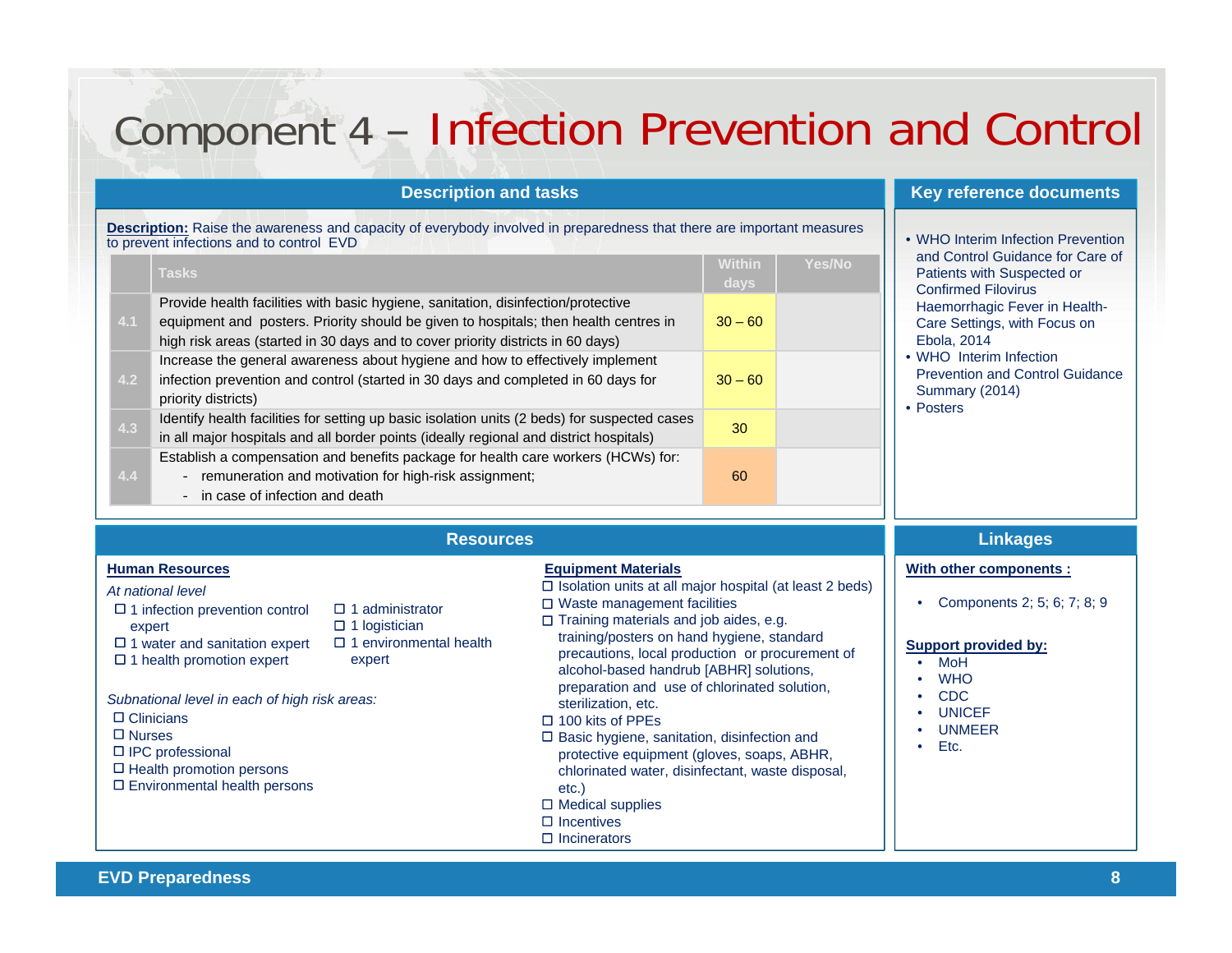## Component 5 – Case management *5a) Ebola Treatment Centre (ETC)*

### **Description and tasks Key reference documents**

**Description:** Be ready to provide safe care for all Ebola patients in appropriately equipped health facilities **• Clinical management of patients** 

|      | <b>Tasks</b>                                                                                                                                                                                                  | <b>Within</b><br>(days) | <b>Yes/No</b> |
|------|---------------------------------------------------------------------------------------------------------------------------------------------------------------------------------------------------------------|-------------------------|---------------|
| 5a.1 | Set up at least one facility with trained staff, adequate supplies, ready to provide care to a<br>patient or cluster of patients with suspected EVD. This facility should cater for 15 patients<br>initially. | 30                      |               |
| 5a.2 | Equip and adequately train ambulance teams to transport suspect EVD cases                                                                                                                                     | 30                      |               |
| 5a.3 | Identify health facilities at district level that can be turned into an ETC at short notice                                                                                                                   | 30                      |               |
| 5a.4 | Identify health facilities at local level that can be turned into an ETC at short notice                                                                                                                      | 60                      |               |

- with viral haemorrhagic fever: A pocket guide for the front-line health worker - WHO
- Use of convalescent whole blood or plasma collected from patients recovered from Ebola virus disease : Empirical treatment during outbreaks - WHO
- WHO guidelines on drawing blood: best practices in phlebotomy

#### **Resources**

#### **Human Resources Equipment Materials**

 $\Box$  IPC, clinical care and safe burial

- *At national level ,* 24/7, *5 teams (preferably staff from For each ETC: the national reference hospital), each comprising: In high risk areas:* 3 teams, each comprising (see above, same composition)  $\Box$  1 physician and 1 physician's assistant□ 3 nurses  $\Box$  1 nutritionist  $\Box$  1 psychosocial expert  $\Box$  2 ward attendants  $\Box$  2 cleaners 1 hygienist/ disinfectant/ sanitarian)  $\square$  Security/drivers  $\square$  1 waste management personnel  $\square$  1 ambulance team comprising: 1 supervisor, 2 nurses' aides mortuary attendants disinfection, 1 driver $\Box$  15 beds  $\square$  15 mattresses  $\square$  150 bed sheets  $\square$  2 vehicles □ 2 ambulances  $\Box$  Power and running water  $\Box$  Other medical equipment  $\Box$  Holding (transit) areas  $\Box$  Waste management facilities  $\Box$  Intravenous fluids (antibiotics, pain  $\Box$  killers, antimalarial, etc.)  $\Box$  Food for personnel and patients  $\Box$  Training materials and job aides for □ 300 kits of PPEs  $\square$  Drugs materials $\Box$  Incentives
	- $\square$  20 burial kits □ Disinfectants □ Hygienist protection

### **Linkages**

**With other components :**

• Component 2; 3; 4; 7; 8; 9

- **WHO**
- •CDC
- MSF
- •Etc.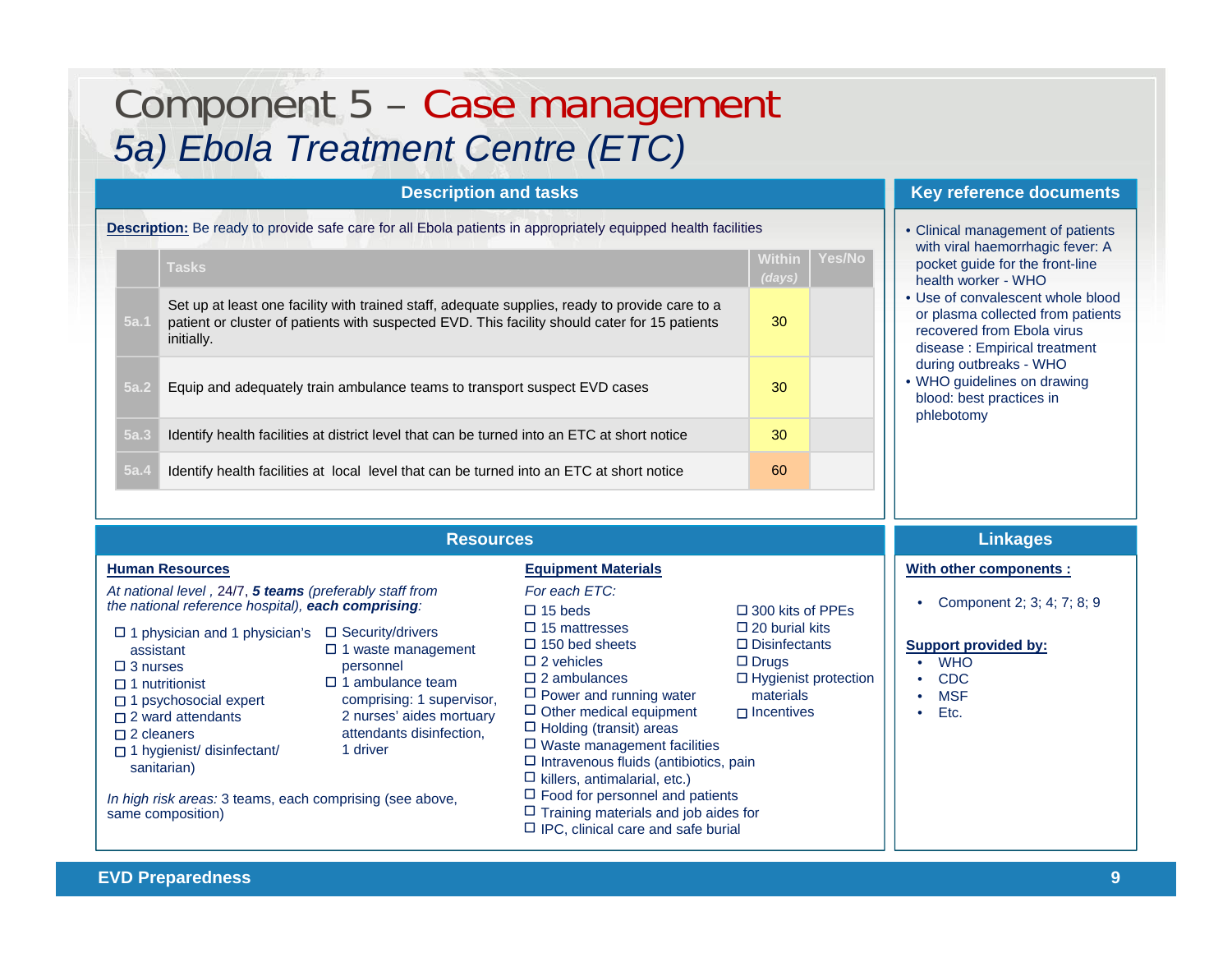| Component 5 - Case management<br>5b) Safe burials                                                                                                                                                                                                                                                                                     |                            |                  |        |                               |
|---------------------------------------------------------------------------------------------------------------------------------------------------------------------------------------------------------------------------------------------------------------------------------------------------------------------------------------|----------------------------|------------------|--------|-------------------------------|
| <b>Description and tasks</b>                                                                                                                                                                                                                                                                                                          |                            |                  |        | Key reference documents       |
| <b>Description:</b> Ensure that no contamination occurs during the burial process.                                                                                                                                                                                                                                                    |                            |                  |        | • WHO - Safe Burial Practices |
| <b>Tasks</b>                                                                                                                                                                                                                                                                                                                          |                            | Within<br>(days) | Yes/No |                               |
| 5 <sub>b.1</sub><br>Develop SOPs for safe burials and decontamination                                                                                                                                                                                                                                                                 |                            | 30               |        |                               |
| 5b.2<br>Identify appropriate secured burial ground with agreement of the community                                                                                                                                                                                                                                                    |                            | 30               |        |                               |
| 5 <sub>b.3</sub><br>Train burial team (8 people)                                                                                                                                                                                                                                                                                      |                            | 30               |        |                               |
| 5b.4<br>Ensure that a dedicated transportation process is in place to bury human remains safely                                                                                                                                                                                                                                       |                            | 30               |        |                               |
|                                                                                                                                                                                                                                                                                                                                       |                            |                  |        |                               |
| <b>Resources</b>                                                                                                                                                                                                                                                                                                                      |                            |                  |        | <b>Linkages</b>               |
| <b>Human Resources</b><br>$\mathbf{r}$ , $\mathbf{r}$ , $\mathbf{r}$ , $\mathbf{r}$ , $\mathbf{r}$ , $\mathbf{r}$ , $\mathbf{r}$ , $\mathbf{r}$ , $\mathbf{r}$ , $\mathbf{r}$ , $\mathbf{r}$ , $\mathbf{r}$ , $\mathbf{r}$ , $\mathbf{r}$ , $\mathbf{r}$ , $\mathbf{r}$ , $\mathbf{r}$ , $\mathbf{r}$ , $\mathbf{r}$ , $\mathbf{r}$ , | <b>Equipment Materials</b> |                  |        | With other components :       |

- *2 burial teams per ETC, each comprising: For each ETC:* 4 people to carry bodies  $\square$  2 people to disinfect
- $\Box$  1 security person
- 1 driver

D<sub>PPEs</sub> Body bags Disinfectant 2 vehicles (pickups 4x4)

- $\Box$  Radio, mobile phone
- □ Appropriate and secured burial ground
- **D** Mortuary tent / facility

• Component 2; 3; 4; 7; 8; 9

- MoH
- WHO
- Etc.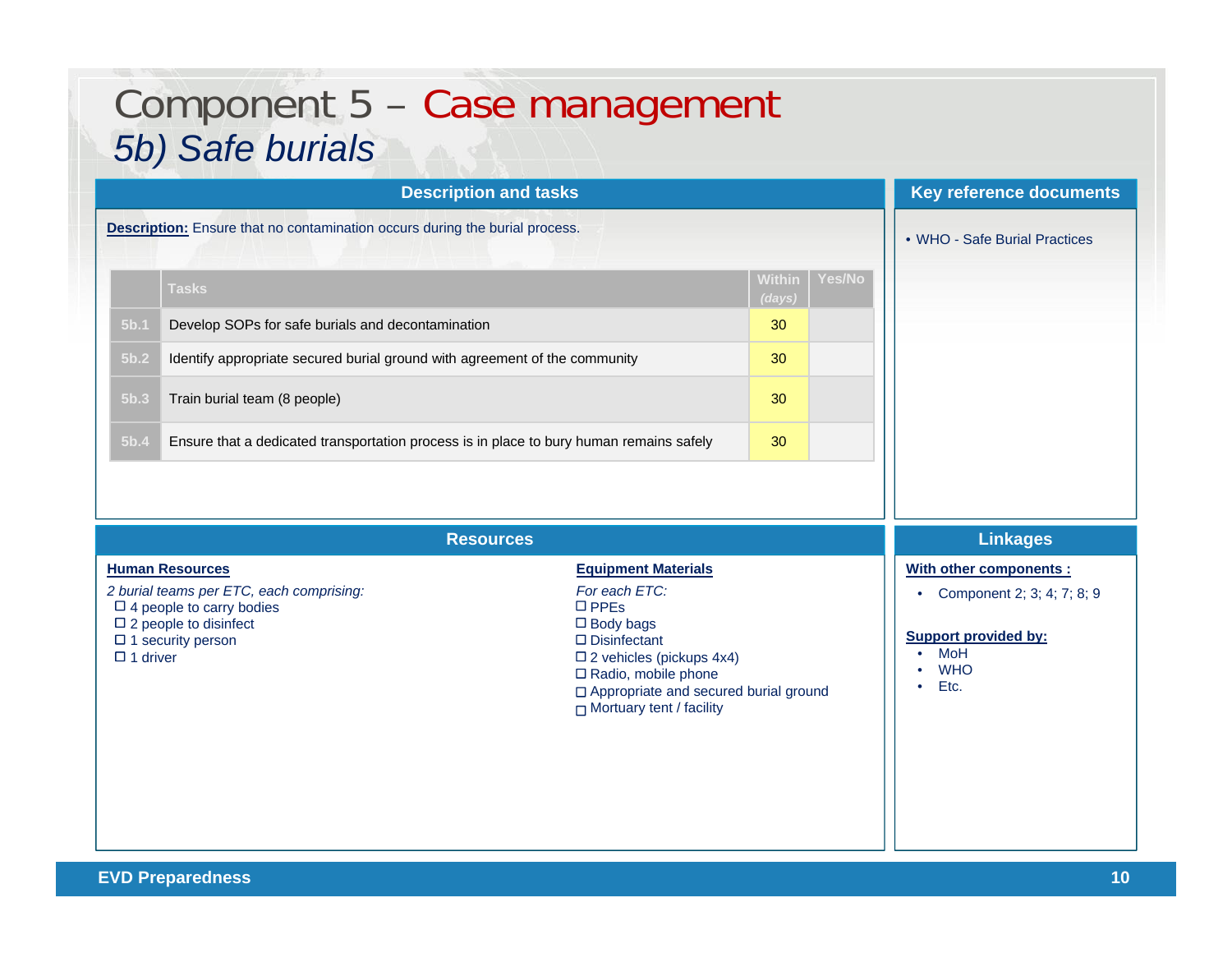## Component 6 – Epidemiological Surveillance

|     | <b>Description and tasks</b>                                                                                                                 |                  |     |           | Key refer                  |
|-----|----------------------------------------------------------------------------------------------------------------------------------------------|------------------|-----|-----------|----------------------------|
|     | <b>Description:</b> Ensure across country effective alerting and notification system is in place                                             |                  |     | ×         | Ebola su                   |
|     | <b>Tasks</b>                                                                                                                                 | Within<br>(days) | Y/N |           | with no r<br>Ebola vi      |
| 6.1 | Establish a 24/7 hotline with escalation facilities with medically trained staff                                                             | 30               |     | ٠         | Case de<br>recomm          |
| 6.2 | Train the hotline staff on case identification and management of communication with potential cases                                          | 30               |     |           | Marburg                    |
| 6.3 | Provide guidance (case investigation forms, standard case definitions to all countries)                                                      | 30               |     | $\bullet$ | Early de                   |
| 6.4 | All countries to test existing IDSR systems for Ebola, identify gaps and start implementation of<br>corrective actions where necessary       | 30               |     |           | and resp<br>health e       |
| 6.5 | Establish immediate lines of reporting for suspect cases, clear responsibility for such actions                                              | 30               |     |           | of Early<br><b>Respons</b> |
| 6.6 | Identify human resources for community surveillance (community HCWs, Red Cross/Crescent<br>volunteers, NGOs, midwives, healer, leaders etc.) | 30               |     |           | Event-Ba                   |
| 6.7 | Provide Technical Assistance and training to address the still existing gaps in IDSR                                                         | 60               |     |           |                            |
| 6.8 | Distribute case definitions to all provincial, district levels and healthcare facilities; provide training on<br>the case definition         | 60               |     |           |                            |
| 6.9 | Disseminate simplified case-definitions for community use                                                                                    | 60               |     |           |                            |

#### **rence** documents

- Irveillance in countries reported cases of rus disease
- **Exercise** endations for Ebola or **Virus Diseases**
- etection, assessment bonse to acute public vents: Implementation Warning and se with a focus on ased Surveillance

#### **Human Resources Equipment Materials**

- *At national level*
- $\square$  2 epidemiologists
- $\square$  2 data managers
- $\Box$  2 data clerks
- $\square$  2 investigation officer
- *In high-risk area/district level:*
- $\square$  2 zonal coordinators
- $\Box$  1 epidemiologist
- $\Box$  1 data clerk
- $\square$  District health team (district health officer, surveillance/ investigation officer)

**Resources**

**For hotline**: 14 people (2 hotlines with 2 people for 3 shifts; 2 supervisors; first hotline as first contact/info, with escalation to second hotline for

suspected cases

- $\square$  Epidemiology surveillance materials (guidelines, case investigation forms, etc.)
- Database management system
- Vehicles/motorcycles
- Community volunteers need phones and airtime
- □ Gloves and sanitary equipment (no direct patient contact)

### **Linkages**

#### **With other components :**

• Component 2; 4; 7; 8; 9

- MoH
- •**WHO**
- •CDC
- •WCC
- •Etc.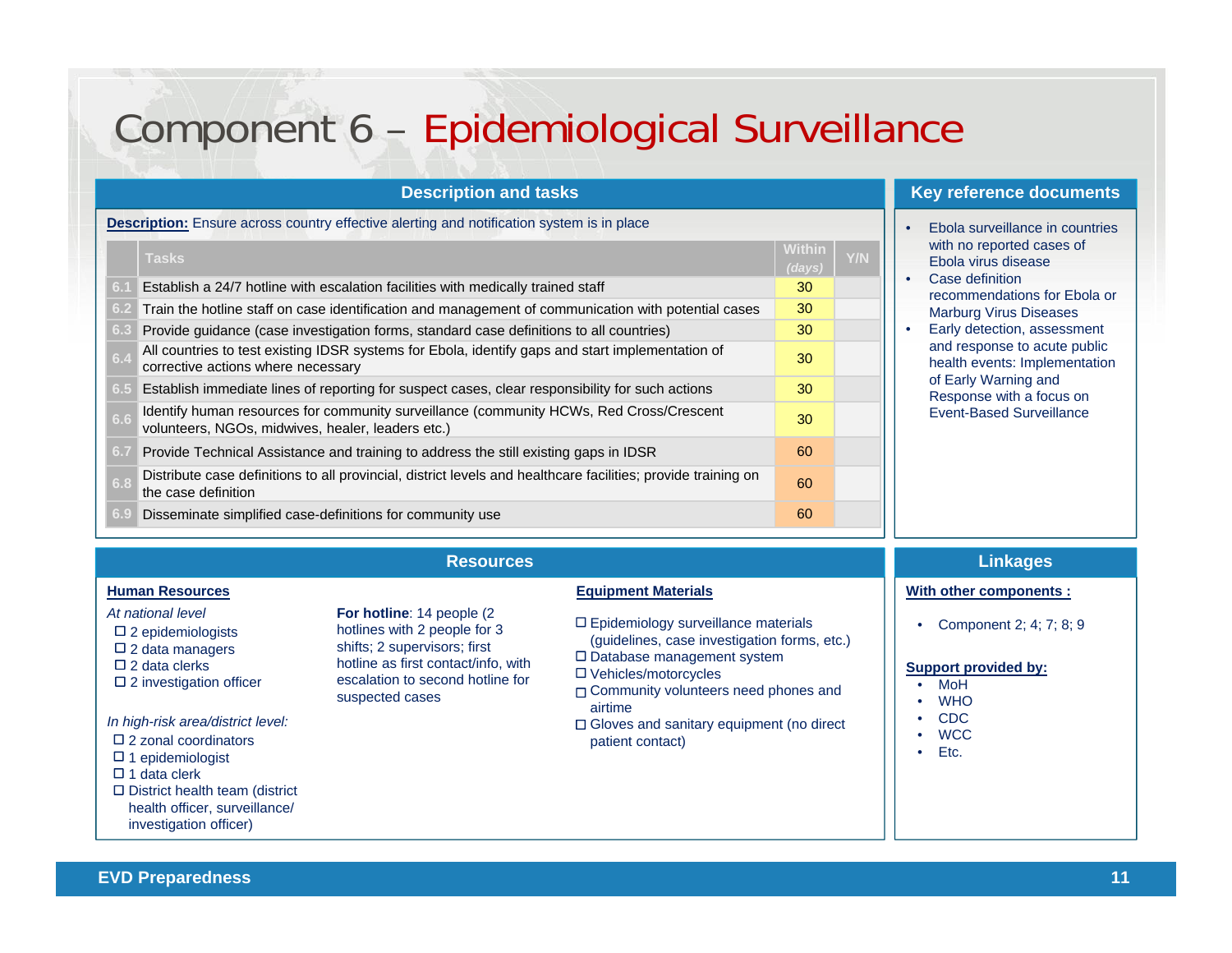|     | <b>Description and tasks</b>                                                                                            |                         |        | Key reference documents                                                                               |
|-----|-------------------------------------------------------------------------------------------------------------------------|-------------------------|--------|-------------------------------------------------------------------------------------------------------|
|     | <b>Description:</b> Detect all suspicious cases and trace the contacts of all confirmed cases within 72 hours           |                         |        | • CDC guide on contact tracing                                                                        |
|     | <b>Tasks</b>                                                                                                            | <b>Within</b><br>(days) | Yes/No | • WHO guide on contact tracing<br>• EVD Contact Tracing Facilitator's<br>Guide - training on contract |
| 7.1 | Train the teams at both national and subnational levels from RRTs and ToT on contact<br>tracing and data management     | 30                      |        | tracing with scenarios                                                                                |
| 7.2 | Provide UNMEER with list of required equipment and materials for contact tracing at National<br>and sub-national levels | 30                      |        |                                                                                                       |
| 7.3 | Train staff at district level on contact tracing                                                                        | 60                      |        |                                                                                                       |
| 7.4 | Train staff at sub district and community level on contact tracing                                                      | 90                      |        |                                                                                                       |

|                                                                                                                                                                                      | Linkages                                                                                                                                                                                                                            |                                                                                                |  |
|--------------------------------------------------------------------------------------------------------------------------------------------------------------------------------------|-------------------------------------------------------------------------------------------------------------------------------------------------------------------------------------------------------------------------------------|------------------------------------------------------------------------------------------------|--|
| <b>Human Resources</b><br>High-risk area/district, 2 teams each comprising:<br>$\Box$ 1 zonal coordinator<br>$\Box$ 1 district health officer<br>$\Box$ 1 surveillance/investigation | <b>Equipment Materials</b><br>$\Box$ Epidemiology surveillance materials<br>(guidelines, case investigation forms,<br>contact tracing sheets and lists, etc.)<br>$\Box$ Database management system                                  | With other components :<br>Component 2; 3; 4; 5; 6                                             |  |
| officer<br>$\Box$ 2 contact tracing supervisors<br>$\Box$ 10 community contact tracers                                                                                               | $\Box$ Infrared thermometers<br>$\Box$ Gloves and sanitary equipment (no direct<br>patient contact)<br>$\square$ 2 vehicles<br>$\Box$ 2 motorcycles<br>□ Develop e-learning module<br>$\Box$ List of equipment in CDC guidance note | Support provided by:<br>MoH<br><b>WHO</b><br><b>CDC</b><br><b>IANPHI</b><br><b>WCC</b><br>Etc. |  |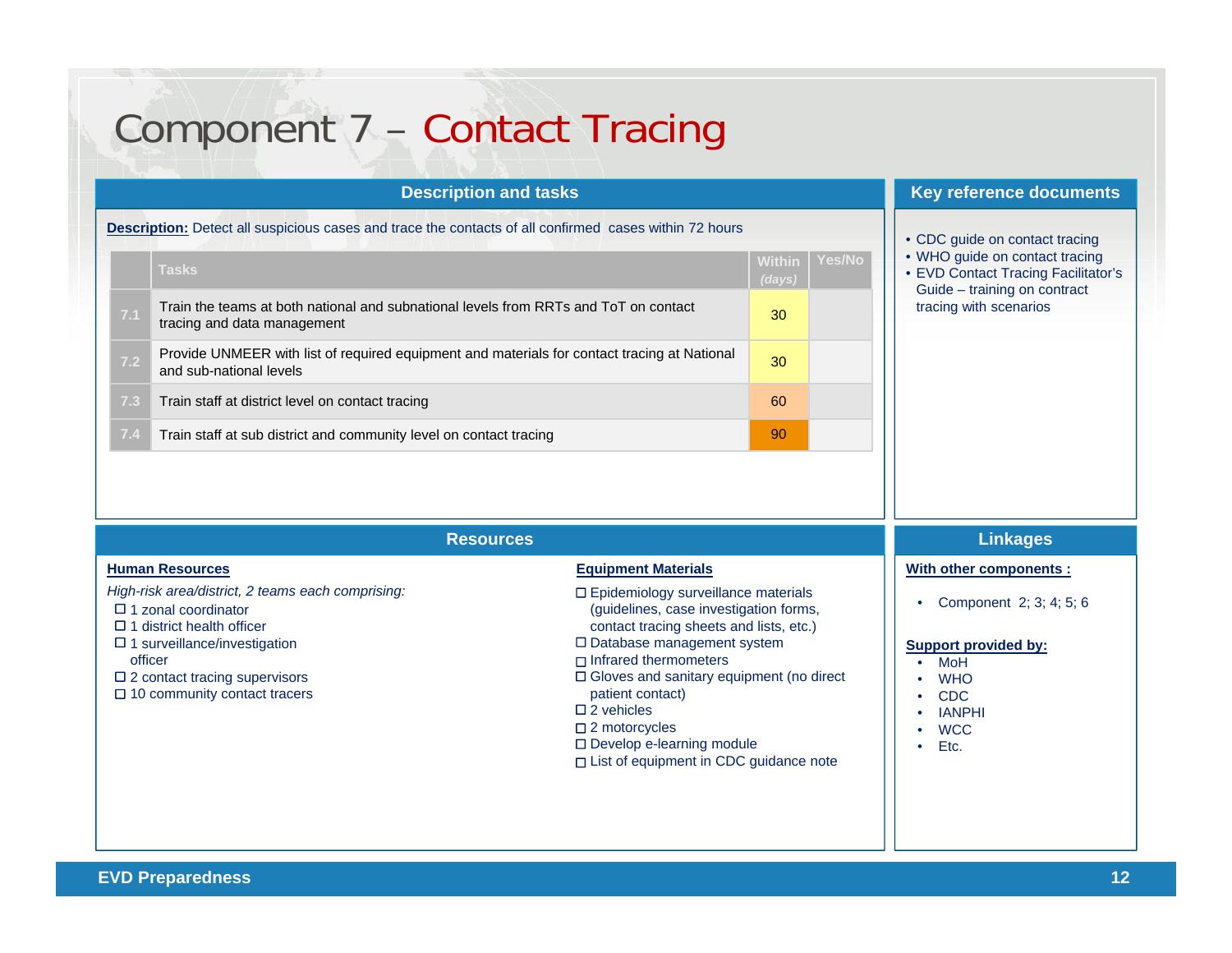## Component 8 – Laboratory

|     | <b>Description and tasks</b>                                                                                                                                                                                         |                  |               |  |  |  |  |
|-----|----------------------------------------------------------------------------------------------------------------------------------------------------------------------------------------------------------------------|------------------|---------------|--|--|--|--|
|     | <b>Description:</b> Ensure safe sample collection, transport and analysis of specimens.                                                                                                                              |                  |               |  |  |  |  |
|     | <b>Tasks</b>                                                                                                                                                                                                         | Within<br>(days) | <b>Yes/No</b> |  |  |  |  |
| 8.1 | For each district, identify laboratory responsible for analysis and /or specimen handling of<br>biological samples and mode of transport for samples                                                                 | 30               |               |  |  |  |  |
| 8.2 | Stand-by arrangements and agreements with WHO Collaborating Centres for confirmatory<br>testing in place                                                                                                             | 30               |               |  |  |  |  |
| 8.3 | Stand-by arrangements and agreements with relevant air-lines to ship samples from<br>suspected cases to WHO collaborating Centres in place                                                                           | 30               |               |  |  |  |  |
| 8.4 | Availability of resources to facilitate transportation and shipment of specimens                                                                                                                                     | 30               |               |  |  |  |  |
| 8.5 | Existence of protocol for:<br>- sample collection;<br>referral and shipment of specimens from suspect EVD cases to designated laboratory<br>for confirmation at national and sub-national public health laboratories | 30               |               |  |  |  |  |
| 8.6 | Laboratory personnel trained on procedures for specimen collection, packaging, labelling,<br>referral & shipment, including handling of infectious substances                                                        | 30               |               |  |  |  |  |

### **Key reference documents**

- How to safely ship human blood samples from suspected Ebola cases within a country
- How to safely collect blood samples from persons suspected to be infected with highly infectious blood-borne pathogens
- Laboratory guidance for the diagnosis of Ebola virus disease
- Guidance on the transport of infectious materials
- Laboratory Quality Management System Handbook, WHO/CDC/Clinical and Laboratory Standards Institute, 2011
- Guidance on regulations for the Transport of Infectious Substances 2007-2008

|                                                                                                                                                                                                                          | <b>Linkages</b>                                                                                                                                                                                                                                                                         |                                                                                                                  |
|--------------------------------------------------------------------------------------------------------------------------------------------------------------------------------------------------------------------------|-----------------------------------------------------------------------------------------------------------------------------------------------------------------------------------------------------------------------------------------------------------------------------------------|------------------------------------------------------------------------------------------------------------------|
| <b>Human Resources</b>                                                                                                                                                                                                   | <b>Equipment Materials</b>                                                                                                                                                                                                                                                              | With other components :                                                                                          |
| At national level:<br>$\Box$ 2 lab coordinators<br>$\Box$ 2 biologist/virologists<br>$\Box$ 4 lab technicians<br>$\Box$ 1 data manager<br>$\Box$ 1 data clerk<br>In high-risk area/district:<br>$\Box$ 2 lab technicians | $\Box$ 1 grade-3 available laboratory and/or an<br>identified WHO designated reference<br>laboratories<br>$\Box$ 20 sets of triple packaging materials,<br>available at RRT's<br>$\Box$ 100 kits of PPEs<br>$\Box$ 2 incinerators<br>$\Box$ 2 vehicles identified<br>$\Box$ Consumables | Component 2; 4; 5; 6<br>Support provided by:<br>MoH<br>$\bullet$<br><b>WHO</b><br>$\bullet$<br>Etc.<br>$\bullet$ |
|                                                                                                                                                                                                                          |                                                                                                                                                                                                                                                                                         |                                                                                                                  |

### **EVD Preparedness 13**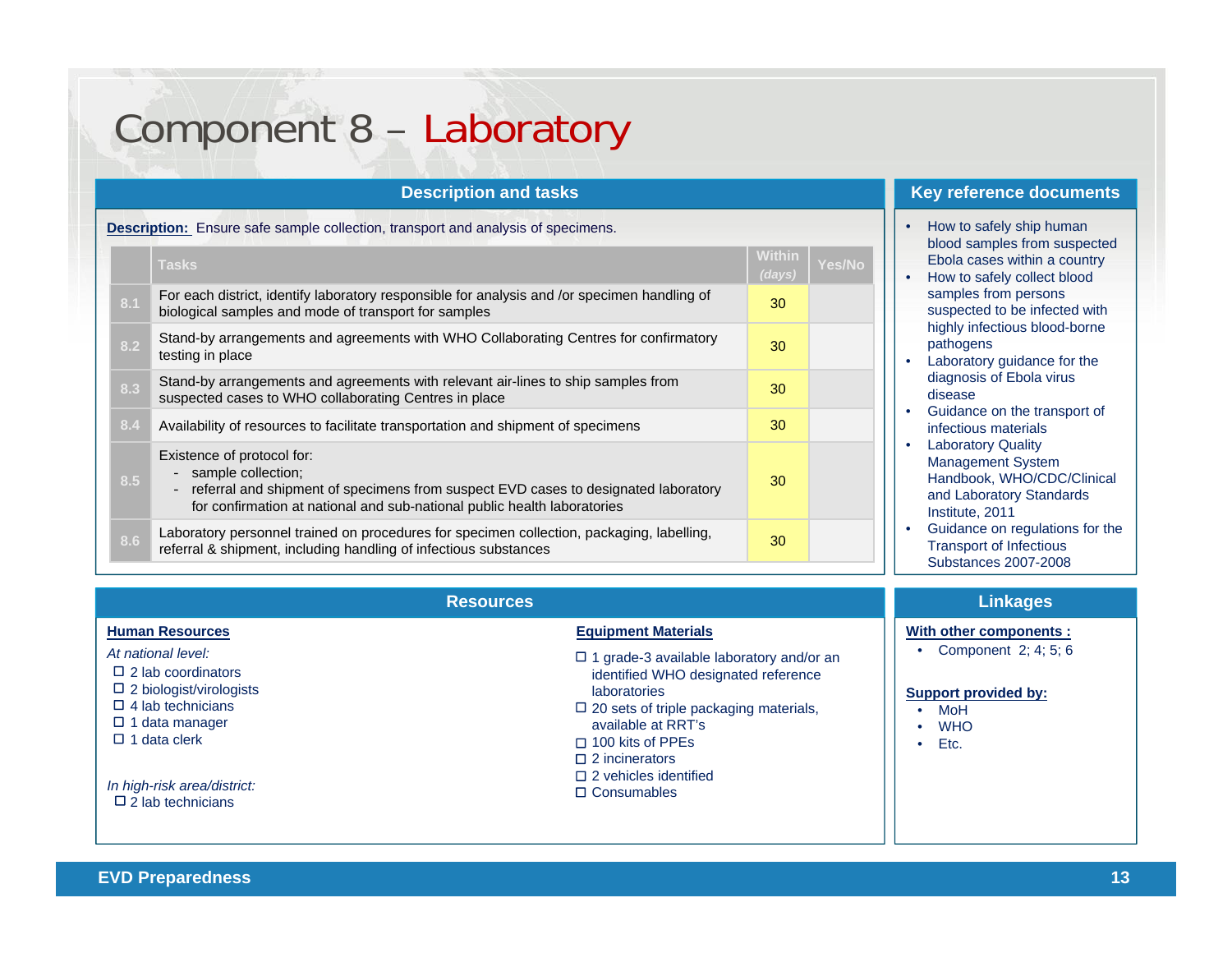# Component 9 – Capacities at Points of Entry

| <b>Description and tasks</b>                                                                              |                                                                                                                                                                                                                                                                                                                                                          |     |  | Key reference<br>documents                        |
|-----------------------------------------------------------------------------------------------------------|----------------------------------------------------------------------------------------------------------------------------------------------------------------------------------------------------------------------------------------------------------------------------------------------------------------------------------------------------------|-----|--|---------------------------------------------------|
| <b>Description:</b> Ensure that all Points of Entry (PoE) are ready to deal with an Ebola case on arrival |                                                                                                                                                                                                                                                                                                                                                          |     |  | Travel and transport                              |
|                                                                                                           | <b>Tasks</b>                                                                                                                                                                                                                                                                                                                                             | Y/N |  | risk assessment:                                  |
|                                                                                                           | Identify PoE teams to cover 24/7, to assist travellers and ensure correct isolation if required                                                                                                                                                                                                                                                          | 30  |  | Travel guidance for                               |
| 9.2                                                                                                       | Deliver identified supplies (9 PPE full sets at each PoE Medical equipment to survey cases 3 Infrared Hand held<br>Thermometers, 1 Scanner, 2 Observation room/ 2 Health facilities and supplies for safe isolation and observation of<br>suspect cases if possible separation room, if not, a separated area. Depending on the geographical location, 1 | 30  |  | health authorities<br>and the transport<br>sector |
|                                                                                                           | Ambulance) to PoEs. Every PoE needs to have either a separation room of a dedicated area for holding suspected cases                                                                                                                                                                                                                                     |     |  | WHO interim                                       |
| Train staff on IPC (Training of Trainers)<br>9.3                                                          |                                                                                                                                                                                                                                                                                                                                                          | 30  |  | guidance for Ebola                                |
|                                                                                                           | Identify "holding" center/area                                                                                                                                                                                                                                                                                                                           | 30  |  | event management<br>at points of entry            |
|                                                                                                           | Ensure that a health emergency contingency plan is in place at high risk PoE (ports, airports, and ground crossings)                                                                                                                                                                                                                                     | 30  |  | Stopping the Ebola                                |
|                                                                                                           | Equip and appropriately staff sites for health assessments and management of suspected ill travellers at all PoE                                                                                                                                                                                                                                         | 30  |  | Outbreak Infographic                              |
|                                                                                                           | Avail SoPs to identify, manage and refer suspected ill patients from PoE to designated hospitals /isolation facility                                                                                                                                                                                                                                     | 30  |  |                                                   |
| 9.8                                                                                                       | Review and test current communication system between health authorities and conveyance operators at PoE, and<br>national health surveillance systems                                                                                                                                                                                                     | 30  |  |                                                   |
|                                                                                                           | Sensitize public health authorities at PoE to EVD, review their roles and processes for handling, reporting and for referral<br>of suspected cases of EVD                                                                                                                                                                                                | 30  |  |                                                   |
|                                                                                                           | Avail SOP for implementing exit screening in the event of a confirmed EVD outbreak                                                                                                                                                                                                                                                                       | 30  |  |                                                   |
|                                                                                                           | Review systems and procedures for implementation of health measures related to IPC                                                                                                                                                                                                                                                                       | 30  |  |                                                   |

| <b>Resources</b>                                                                                                                                                                                                                                                                                                                      | <b>Linkages</b>                                                                                                                                                                                                                                                                                                                                                                                                                                                                                                                                                                                                                       |                                                                                                                                      |
|---------------------------------------------------------------------------------------------------------------------------------------------------------------------------------------------------------------------------------------------------------------------------------------------------------------------------------------|---------------------------------------------------------------------------------------------------------------------------------------------------------------------------------------------------------------------------------------------------------------------------------------------------------------------------------------------------------------------------------------------------------------------------------------------------------------------------------------------------------------------------------------------------------------------------------------------------------------------------------------|--------------------------------------------------------------------------------------------------------------------------------------|
| <b>Human Resources</b><br>At each Point of Entry and official border crossings,<br>(24 h a day, 7 days a week, i.e. 3 shifts) for each shift:<br>$\square$ 2 nurses (or, if not available, trained<br>staff in case identification, at least<br>one of them trained in disinfection),<br>$\Box$ 1 immigration<br>1 security personnel | <b>Equipment Materials</b><br>For each Point of Entry and official border crossing :<br>□ Basic hygiene, sanitation, disinfection and protective<br>equipment (gloves, soaps, chlorinated water, disinfectant,<br>waste disposal, etc.)<br>$\Box$ 9 kits of PPE<br>$\Box$ Medical equipment to survey cases<br>$\Box$ 3 infrared hand-held thermometers<br>$\Box$ 1 scanner<br>$\Box$ 2 observation room/<br>$\Box$ 2 health facilities and supplies for safe isolation and<br>observation of suspect cases; if possible a separation room, if<br>not, a separated area<br>$\Box$ Depending on the geographical location, 1 ambulance | <b>With other</b><br>components :<br>Component 2: 3:<br>4:5:6<br><b>Support provided by:</b><br><b>WHO</b><br><b>UNMEERS</b><br>Etc. |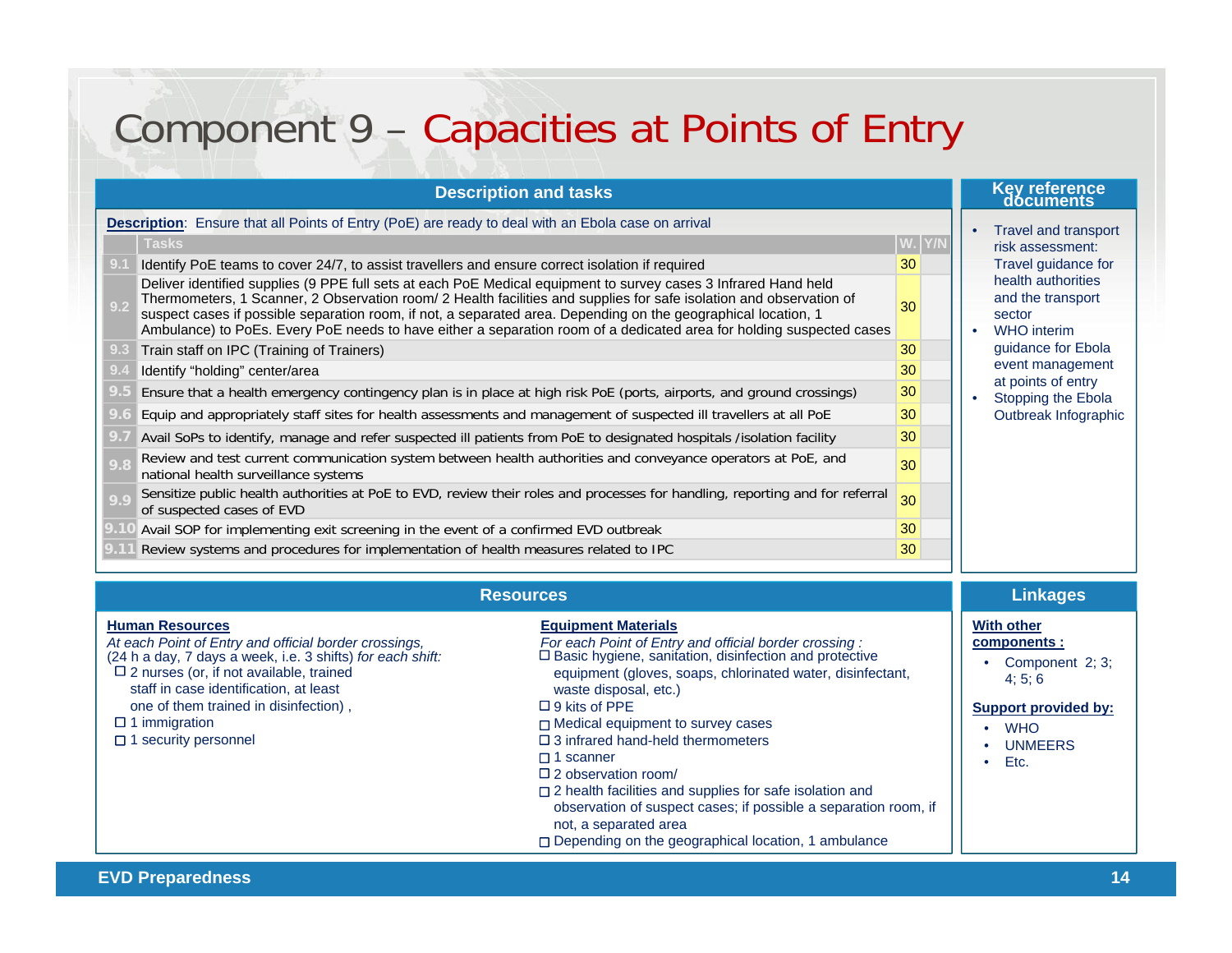## Component 10 – Overal budget for outbreak

| <b>Description and tasks</b>                                                                                                                 |                                                                                                                                                                         |                  |               | Key reference documents |
|----------------------------------------------------------------------------------------------------------------------------------------------|-------------------------------------------------------------------------------------------------------------------------------------------------------------------------|------------------|---------------|-------------------------|
| <b>Description:</b> Make sure that sufficient funds are available at national and subnational level to prepare and rapidly respond<br>to EVD |                                                                                                                                                                         |                  |               |                         |
|                                                                                                                                              | <b>Tasks</b>                                                                                                                                                            | Within<br>(days) | <b>Yes/No</b> |                         |
| 10.1                                                                                                                                         | Define operational budget for activities (communication, enhanced surveillance, investigation,<br>etc.), pre-epidemic detection and for the preliminary response        | 30               |               |                         |
| 10.2                                                                                                                                         | Identify funding sources, including allocation of domestic resources and mechanisms to raise<br>additional resources when necessary, has been put in place and is known | 30               |               |                         |
| 10.3                                                                                                                                         | Develop templates for resource mobilization and for country and donor reporting, including<br>mechanisms to monitor and track implementation                            | 30               |               |                         |
| 10.4                                                                                                                                         | Establish easily accessible contingency funds for immediate response to outbreak of EVD at<br>national and other appropriate sites                                      | 30               |               |                         |
| 10.5                                                                                                                                         | Identify the process to transfer money from central level to local emergency use                                                                                        | 30               |               |                         |
|                                                                                                                                              |                                                                                                                                                                         |                  |               |                         |

| <b>Resources</b>                                                                                                                                                       |                                                                           | <b>Linkages</b>                                                                                                                                                                        |
|------------------------------------------------------------------------------------------------------------------------------------------------------------------------|---------------------------------------------------------------------------|----------------------------------------------------------------------------------------------------------------------------------------------------------------------------------------|
| <b>Human Resources</b><br>$\Box$ Representation from the Prime<br>Minister's office, with<br>International Organisations,<br>such as World Bank, IMF, EU,<br>WHO, etc. | <b>Equipment Materials</b><br>$\Box$ National emergency preparedness plan | With other components :<br>All<br><b>Support provided by:</b><br>$\bullet$ MoH<br><b>WB</b><br><b>IMF</b><br>٠<br>EU<br>$\bullet$<br><b>Member States of WHO</b><br><b>Foundations</b> |
|                                                                                                                                                                        |                                                                           | Etc.<br>$\bullet$                                                                                                                                                                      |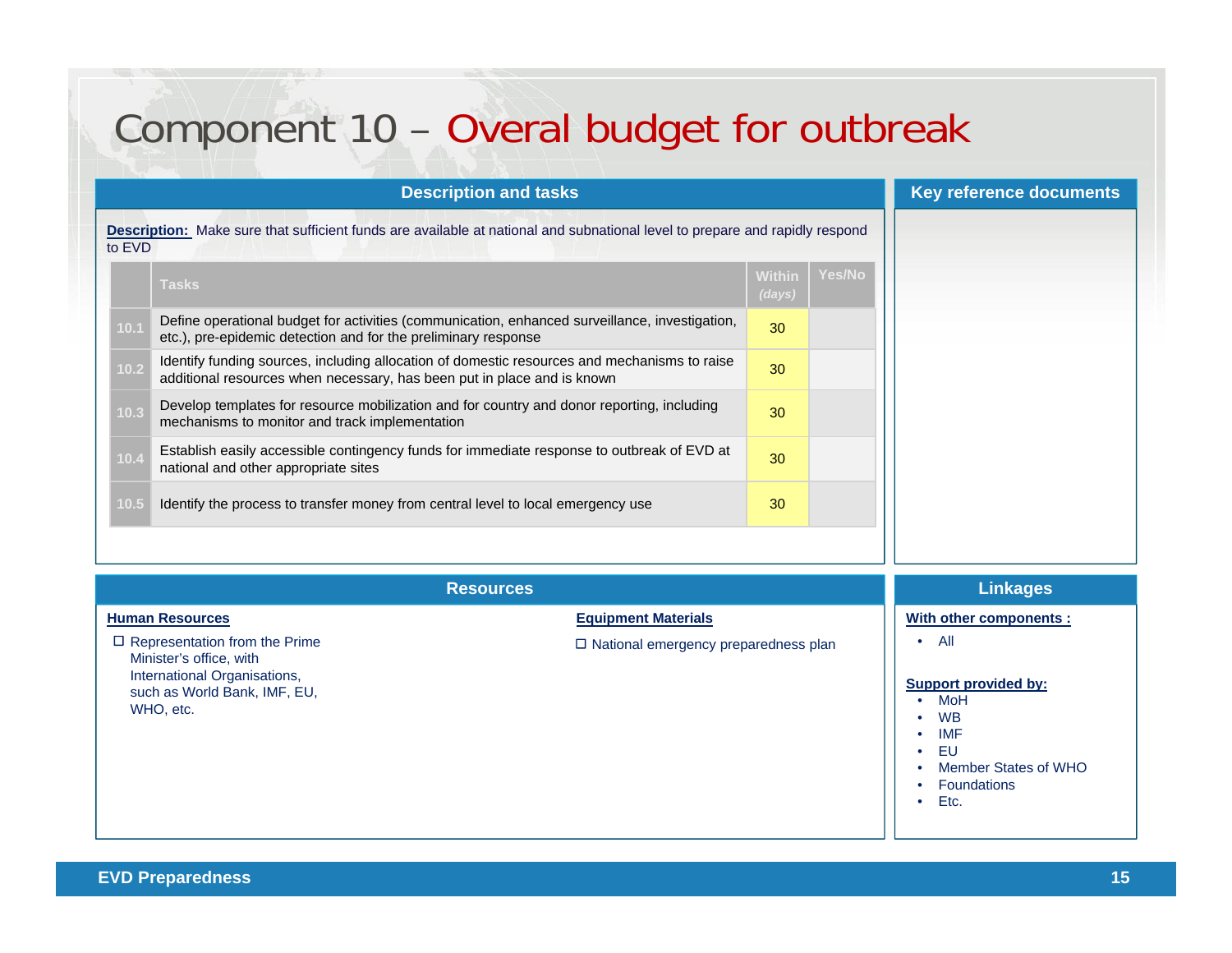## Abbreviations

| <b>AFRO</b>   | WHO African Regional Office                                           |
|---------------|-----------------------------------------------------------------------|
| <b>CDC</b>    | United States Centers for Disease Control and Prevention              |
| <b>COMBI</b>  | Communication for Behavioural Impact                                  |
| FOC.          | <b>Emergency Operations Centre</b>                                    |
| <b>ETC</b>    | Ebola Treatment Center                                                |
| <b>ETF</b>    | Ebola Task Force                                                      |
| EU            | <b>European Union</b>                                                 |
| <b>EVD</b>    | Ebola Virus Disease                                                   |
| <b>FAO</b>    | Food and Agriculture Organization                                     |
| <b>HCW</b>    | <b>Health Care Workers</b>                                            |
| <b>IANPHI</b> | <b>International Association of National Public Health Institutes</b> |
| <b>IDSR</b>   | <b>Integrated Disease Surveillance</b>                                |
| <b>IHR</b>    | International Health Regulations (2005)                               |
| <b>IMF</b>    | <b>International Monetary Fund</b>                                    |
| <b>IMS</b>    | <b>Incident Management Structure</b>                                  |
| <b>IPC</b>    | Infection Prevention and Control                                      |

| <b>NGOs</b>   | Non Governmental Organizations          |
|---------------|-----------------------------------------|
| PoE           | Point of Entry                          |
| <b>PPE</b>    | Personal Protective Equipment           |
| <b>RRT</b>    | Rapid Response Teams                    |
| SoP           | <b>Standard Operating Procedures</b>    |
| <b>ToR</b>    | Terms of Reference                      |
| ToT           | <b>Training of Trainers</b>             |
| <b>TTX</b>    | <b>Table Top Exercises</b>              |
| <b>UNICEF</b> | United Nations Children's Fund          |
| <b>UNMEER</b> | UN Mission for Ebola Emergency Response |
| <b>WFP</b>    | World Food Programme                    |
| <b>WHO</b>    | World Health Organization               |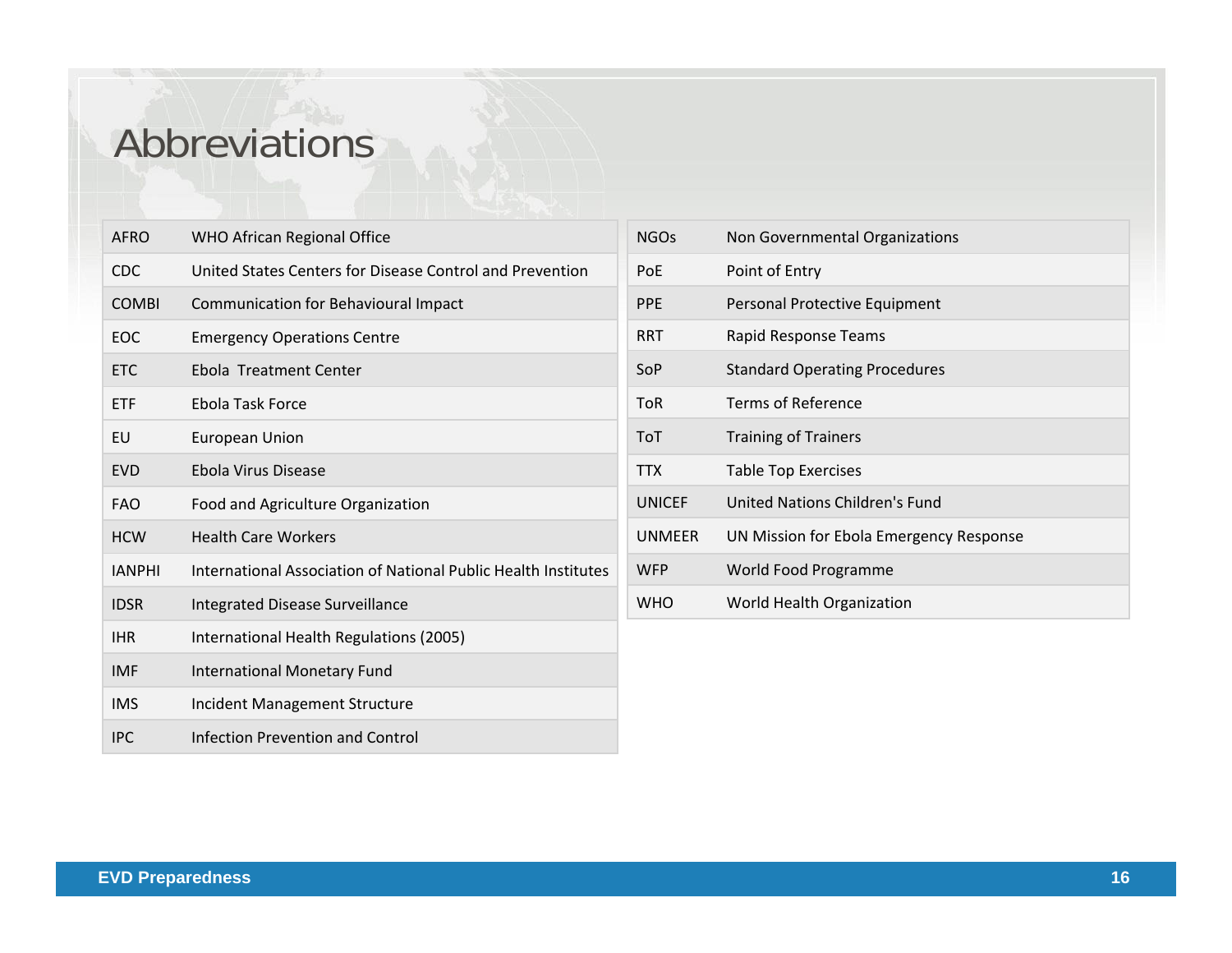## Document Reference List 1/3

| <b>Component</b>                                              | <b>Title of document</b>                                                                                                | <b>Web link</b>                                                                                                                                                                                             |
|---------------------------------------------------------------|-------------------------------------------------------------------------------------------------------------------------|-------------------------------------------------------------------------------------------------------------------------------------------------------------------------------------------------------------|
| <b>Coordination</b>                                           | International Health Regulations (2005) Second edition                                                                  | http://www.who.int/ihr/publications/9789241596664/en/                                                                                                                                                       |
|                                                               | Ebola and Marburg virus disease epidemics: preparedness, alert,<br>control, and evaluation                              | http://apps.who.int/iris/bitstream/10665/130160/1/WHO_HSE_PED_CED_2<br>$014.05$ eng.pdf?ua=1                                                                                                                |
|                                                               | Ebola and Marburg virus disease epidemics: preparedness, alert,<br>control, and evaluation                              | http://www.who.int/csr/resources/publications/ebola/manual_EVD/en/                                                                                                                                          |
| <b>Rapid Response</b>                                         | Flambées épidémiques de maladie à virus Ebola et Marburg:<br>préparation, alerte, lutte et évaluation                   | http://www.who.int/csr/disease/ebola/manual_EVD/fr/                                                                                                                                                         |
| <b>Teams</b>                                                  | Technical Guidelines for Integrated Disease Surveillance and<br>Response (IDSR) in the African Region                   | http://www.afro.who.int/en/clusters-a-programmes/dpc/integrated-disease-<br>surveillance/features/2775-technical-guidelines-for-integrated-disease-<br>surveillance-and-response-in-the-african-region.html |
|                                                               | Effective Media Communication during Public Health Emergencies                                                          | http://www.who.int/csr/resources/publications/WHO_CDS_2005_31/en/                                                                                                                                           |
|                                                               | Communication for behavioural Impact (COMBI): field workbook<br>for COMBI planning steps in outbreak response           | http://www.who.int/ihr/publications/combi_toolkit_fieldwkbk_outbreaks/en/                                                                                                                                   |
|                                                               | Communication for behavioural impact (COMBI) A toolkit for<br>behavioural and social communication in outbreak response | http://www.who.int/ihr/publications/combi_toolkit_outbreaks/en/                                                                                                                                             |
| <b>Public Awareness</b><br>and Community<br><b>Engagement</b> | Effective Media Communication during Public Health<br>Emergencies: A WHO Handbook                                       | http://www.who.int/entity/csr/resources/publications/WHO%20MEDIA%20H<br>ANDBOOK.pdf                                                                                                                         |
|                                                               | Effective Media Communication during Public Health<br>Emergencies: A WHO Field Guide                                    | http://www.who.int/entity/csr/resources/publications/WHO%20MEDIA%20FI<br>ELD%20GUIDE.pdf                                                                                                                    |
|                                                               | COMBI toolkit for behavioural and social communication in<br>outbreak response                                          | http://www.who.int/entity/ihr/publications/combi_toolkit_outbreaks/en/index.<br>html                                                                                                                        |
|                                                               | Field workbook for COMBI planning steps in outbreak response                                                            | http://www.who.int/entity/ihr/publications/combi_toolkit_fieldwkbk_outbreaks<br>/en/index.html                                                                                                              |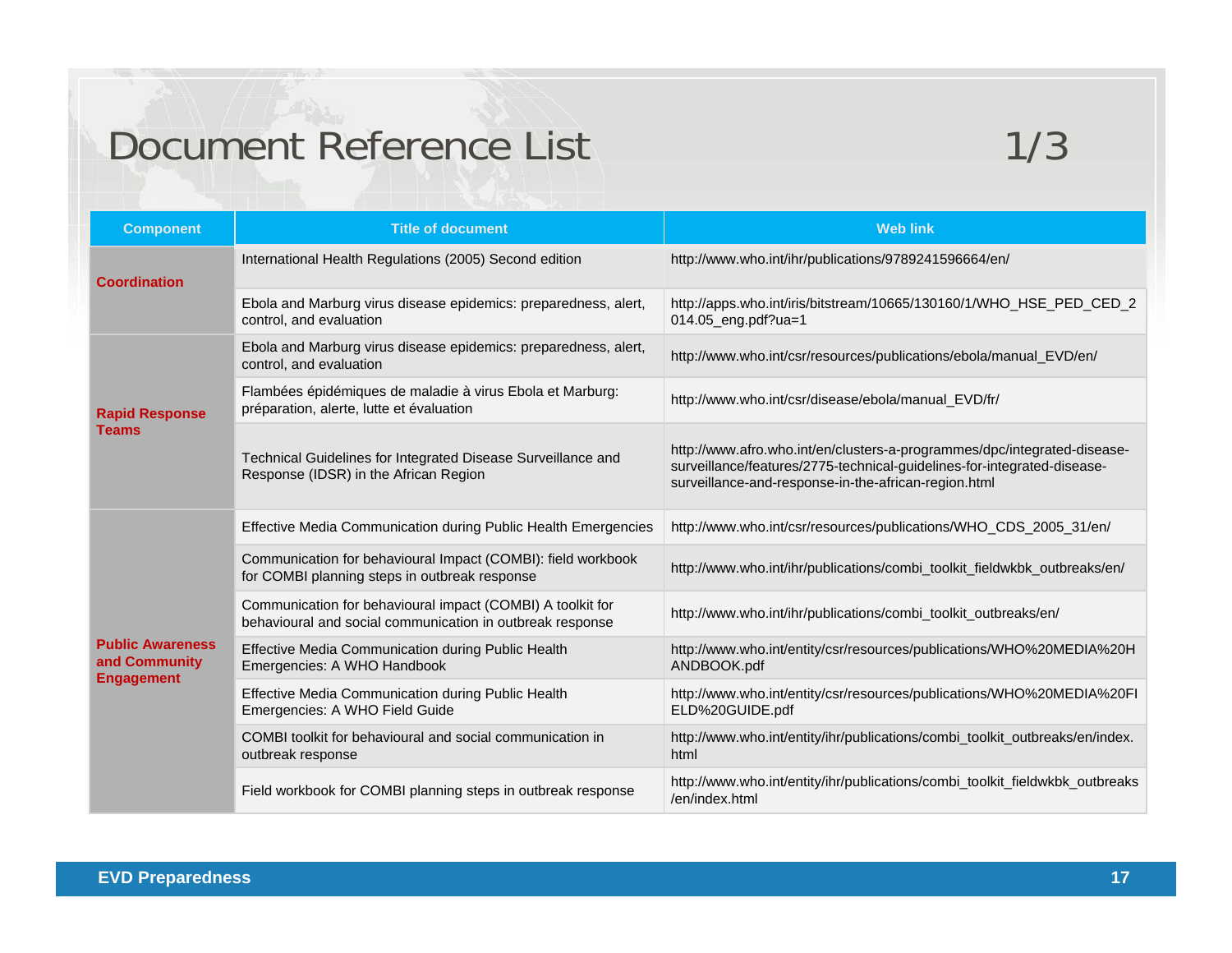# Document Reference List 2/3

| <b>Component</b>                                            | <b>Title of document</b>                                                                                                                                                            | <b>Web link</b>                                                                                                                                                      |
|-------------------------------------------------------------|-------------------------------------------------------------------------------------------------------------------------------------------------------------------------------------|----------------------------------------------------------------------------------------------------------------------------------------------------------------------|
| <b>Infection</b><br><b>Prevention and</b><br><b>Control</b> | Interim Infection Prevention and Control Guidance for Care of Patients<br>with Suspected or Confirmed Filovirus Haemorrhagic Fever in Health-<br>Care Settings, with Focus on Ebola | http://apps.who.int/iris/bitstream/10665/130596/1/WHO_HIS_SDS_20<br>14.4_eng.pdf?ua=1                                                                                |
|                                                             | Infection prevention and control (IPC) guidance summary                                                                                                                             | http://www.who.int/csr/resources/publications/ebola/evd-guidance-<br>summary/en/                                                                                     |
|                                                             | Steps to put on personal protective equipment (PPE)                                                                                                                                 | http://www.who.int/csr/disease/ebola/put_on_ppequipment.pdf?ua=1                                                                                                     |
|                                                             | Steps to remove personal protective equipment (PPE)                                                                                                                                 | http://www.who.int/csr/disease/ebola/remove_ppequipment.pdf?ua=1                                                                                                     |
|                                                             | Infection prevention and control guidance for care of patients in health-<br>care settings, with focus on Ebola (include posters)                                                   | http://www.who.int/csr/resources/publications/ebola/filovirus_infection_<br>control/en/                                                                              |
|                                                             | AIDE-MEMOIRE: For infection prevention and control in a health<br>care facility                                                                                                     | http://www.who.int/injection_safety/toolbox/docs/en/AideMemoireInfect<br>ionControl.pdf?ua=1                                                                         |
| <b>Case Management</b><br>/ Patient Care                    | Clinical management of patients with viral haemorrhagic fever: A<br>pocket guide for the front-line health worker                                                                   | http://www.who.int/csr/resouhttp://www.who.int/csr/resources/publicati<br>ons/ebola/convalescent-treatment/en/rces/publications/clinical-<br>management-patients/en/ |
|                                                             | Use of convalescent whole blood or plasma collected from patients<br>recovered from Ebola virus disease : Empirical treatment during<br>outbreaks                                   | http://www.who.int/csr/resources/publications/ebola/convalescent-<br>treatment/en/                                                                                   |
|                                                             | WHO guidelines on drawing blood: best practices in phlebotomy                                                                                                                       | http://www.who.int/entity/injection_safety/sign/drawing_blood_best/en/i<br>ndex.html                                                                                 |
| <b>Safe Burial</b>                                          | Use Safe Burial Practices                                                                                                                                                           | http://www.who.int/csr/resources/publications/ebola/whoemcesr982se<br>$c7-9$ .pdf                                                                                    |